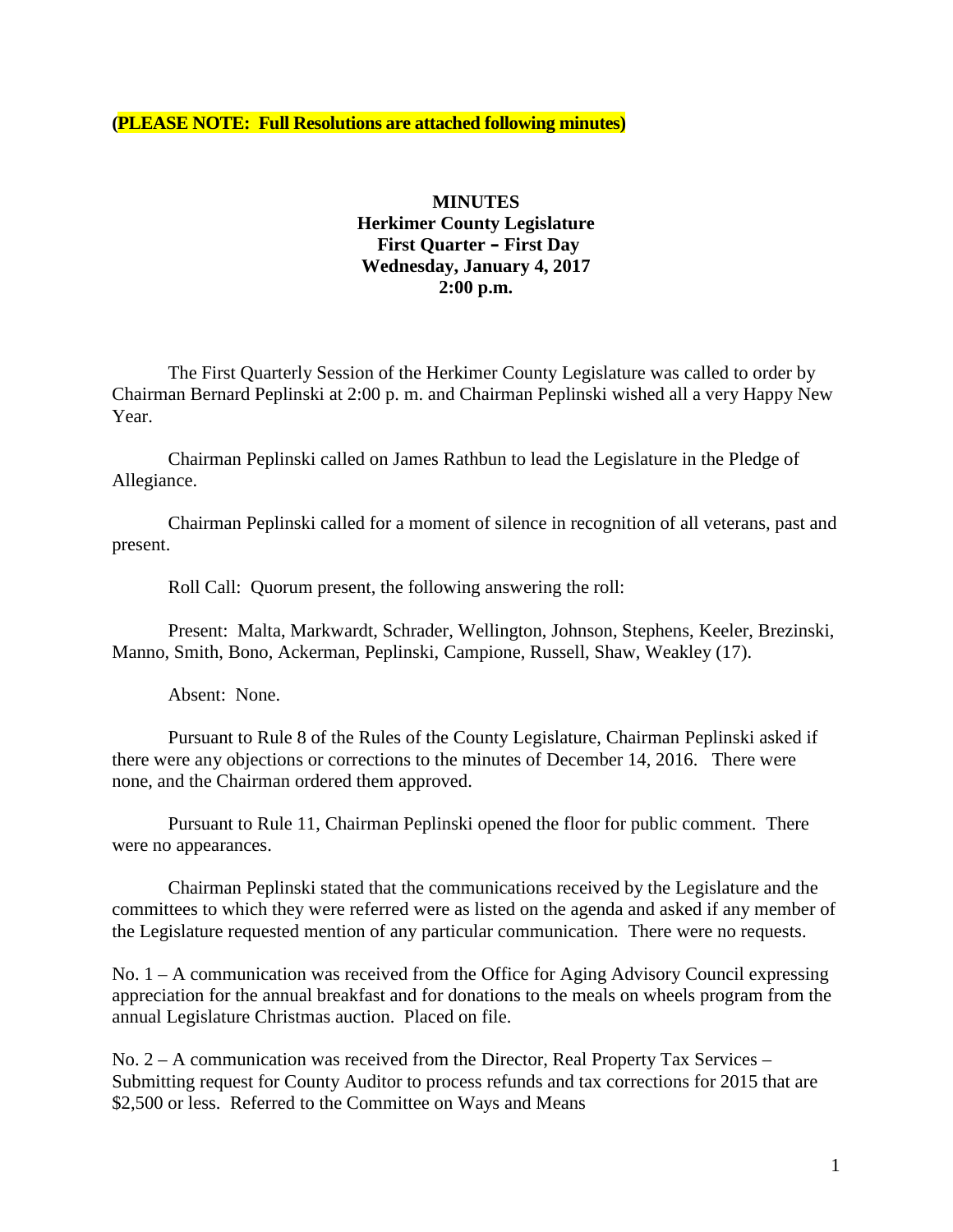No. 3 – A communication was received from Senator Seward – Advising that state legislation for 1 ¼% sales tax shall expire in 2017. Referred to the Committee on Administration/Veterans' Affairs and the Committee on Ways and Means.

No. 4 – A communication was received from the County Treasurer submitting request for designation of depositories of county funds for 2017. Referred to the Committee on Ways and **Means** 

No. 5 – A communication was received from the Director, Office for Aging requesting renewal of contract under Title IIIE Caregiver Support Program. Referred to the Committee on Human Resources and the Committee on Ways and Means

No.  $6 - A$  communication was received from the Director of Public Health requesting renewal of contract for receipt of Immunization Action Plan grant. Referred to the Committee on Human Resources and the Committee on Ways and Means.

No. 7 – A communication was received from the Budget Officer submitting recommendation in connection with receipt of funding for Immunization Action Plan. Referred to the Committee on Human Resources and the Committee on Ways and Means.

No. 8 – A communication was received from the Commissioner of Social Services requesting contracts with agencies in connection with Flexible Funds for Family Services Plan. Referred to the Committee on Ways and Means and the Committee on Human Resources.

No. 9 – A communication was received from the Director of Public Health requesting renewal of contract in connection with receipt of funding for Early Intervention Administration Program. Referred to the Committee on Human Resources and the Committee on Ways and Means.

No. 10 - A communication was received from the Executive Director, Youth Bureau, requesting a two year contract with Center for Family Life and Recovery for services of Integrated County Planning Strategic Coordinator. Referred to the Committee on County Planning and Development and the Committee on Ways and Means

No. 11- A communication was received from the Budget Officer submitting recommendation for award of bid for Chemical for Sewer District. Referred to the Committee on Natural Resources and the Committee on Ways and Means.

No. 12 – A communication was received from the Commissioner of Social Services requesting contract for provision of services under Managed Long Term Program. Referred to the Committee on Human Resources and the Committee on Ways and Means.

No. 13 – A communication was received from the Budget Officer submitting recommendation for award of contract for provision of laboratory services for the Herkimer County Sewer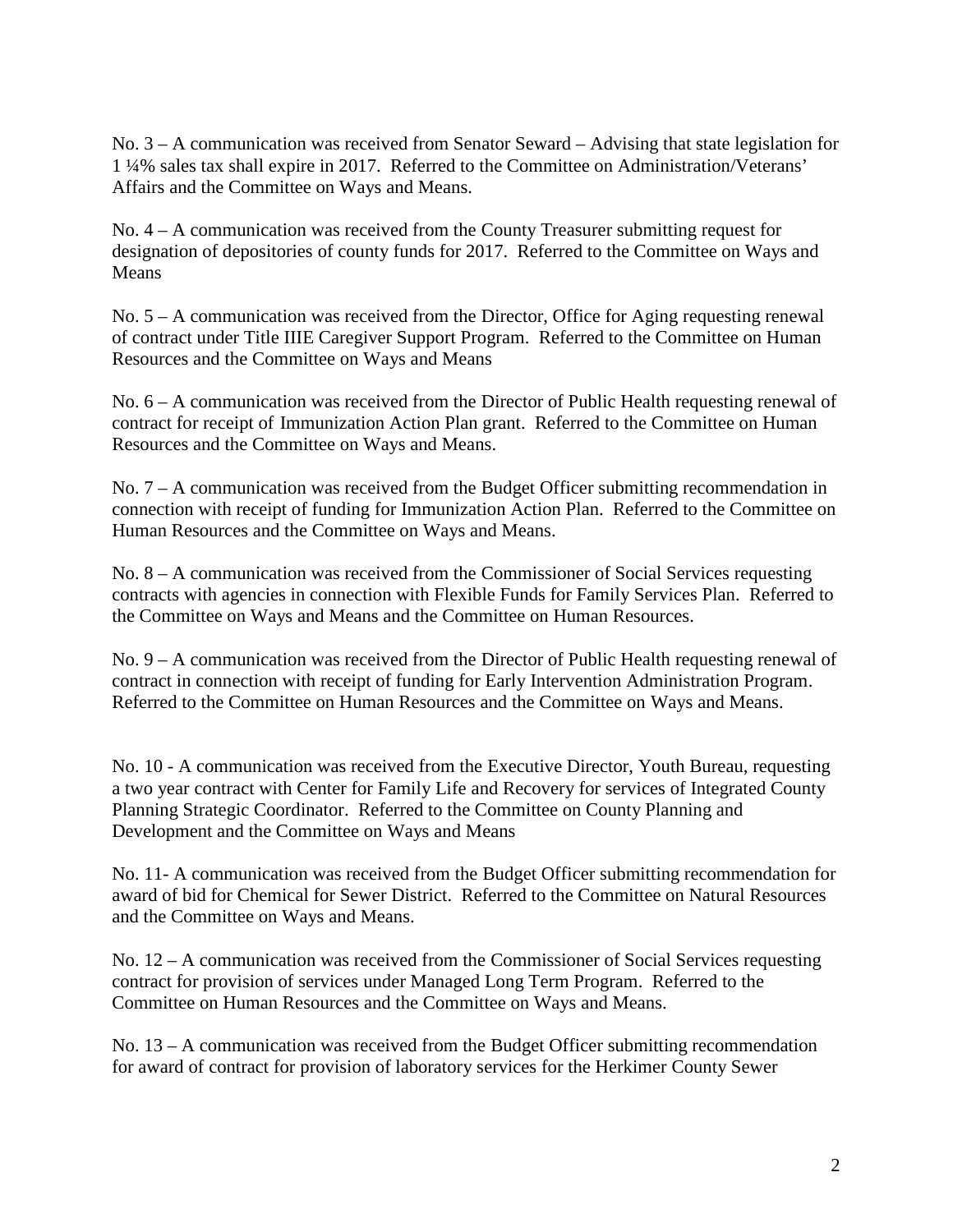District. Referred to the Committee on Natural Resources and the Committee on Ways and Means.

No. 14 – A communication was received from Cornell Cooperative Extension of Herkimer County submitting Annual Report for 2016. Placed on file.

No. 15 – A communication was received from the Director Of Community Services requesting amendment of electronic records management contract. Referred to the Committee on Human Resources and the Committee on Ways and Means.

No. 16 – A communication was received from the Commissioner of Social Services requesting contract with three municipalities for Codes enforcement in connection with temporary housing regulations. Referred to the Committee on Human Resources and the Committee on Ways and Means.

No. 17 – A communication was received from the County Administrator submitting request for agreement with City of Little Falls concerning sales tax payments. Referred to the Committee on Ways and Means.

No. 18 – A communication was received from the Personnel Officer advising of recommendation for appointment to Director of Weights and Measures position. Referred to the Committee on Natural Resources.

No. 19 – A communication was received from Assemblyman Marc Butler acknowledging receipt of Resolution No. 280. Placed on file.

No. 20 – A communication was received from the Sewer Board submitting resolution for approval of Legislature. Referred to the Committee on Natural Resources and the Committee on Ways and Means. Referred to the Committee on Natural Resources and the Committee on Ways and Means.

Pursuant to Rule 6, Chairman Peplinski then proceeded with Reports of Standing Committees. .

On motion of Mr. Russell, seconded by Mr. Bono, Report and Resolution No. 1 sponsored by the Committee on Ways and Means as regards designation of depositories of county funds for the year 2017 was handed up; was voted on and adopted by voice vote:

For: Ayes (17). Against: None. Absent: None.

On motion of Mr. Weakley, seconded by Mr. Bono, Report and Resolution No. 2 sponsored by the Committee on Ways and Means authorizing County Auditor to process Real Property Tax Refund applications and correct errors on tax rolls was handed up; was voted on and adopted by voice vote: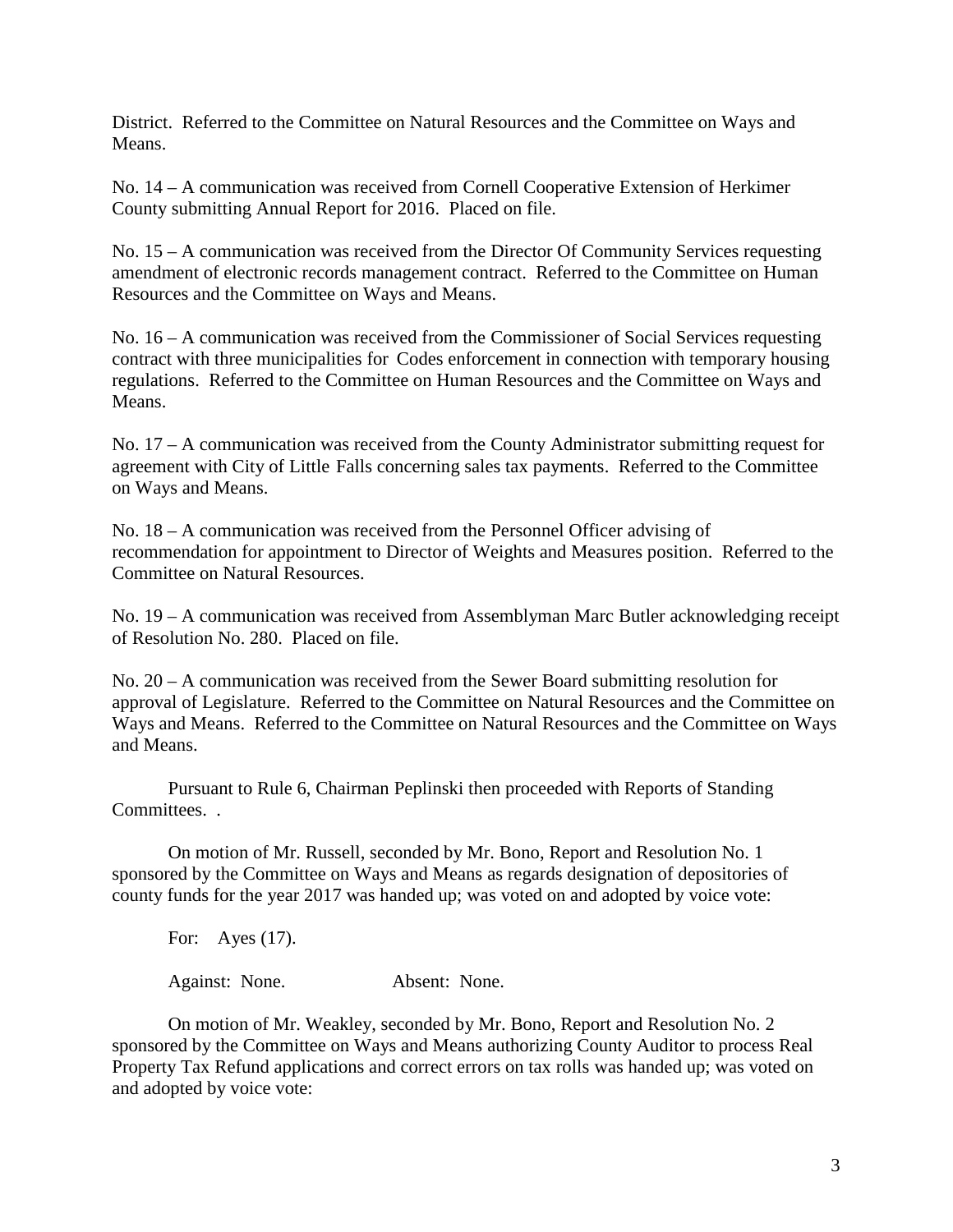For: Ayes (17). Against: None. Absent: None.

On motion of Mr. Smith, seconded by Mr. Schrader, Report and Resolution No. 3 sponsored by the Committee on Committee on Ways and Means and the Committee on Human Resources authorizing an agreement with the Center for Family Life and Recovery, Inc. for Employee Assistance Program was handed up; voted on and adopted by voice vote:

For: Ayes (17). Against: None. Absent: None.

On motion of Mr. Stephens, seconded by Mr. Smith, Report and Resolution No. 4 sponsored by the Committee on Ways and Means and the Committee on Human Resources authorizing contract with State of New York for funding for Early Intervention Administration Program was handed up; voted on and adopted by voice vote:

For: Ayes (17). Against: None. Absent: None.

On motion of Mr. Shaw, seconded by Mr. Smith, Report and Resolution No. 5 sponsored by the Committee on Human Resources and the Committee on Ways and Means authorizing renewal of contract with New York State Dept. of Health for Immunization Action Plan and amending budget was handed up; voted on and adopted by voice vote:

For: Ayes (17). Against: None. Absent: None.

On motion of Mr. Campione, seconded by Mr. Stephens, Report and Resolution No. 6 sponsored by the Committee on Natural Resources and the Committee on Ways and Means awarding bid for chemical for Herkimer County Sewer District was handed up; voted on and adopted by voice vote:

For: Ayes (17). Against: None. Absent: None.

On motion of Mr. Campione, seconded by Mr. Weakley, Report and Resolution No. 7 sponsored by the Committee on Natural Resources and the Committee on Ways and Means awarding contract for laboratory services for the Herkimer County Sewer District was handed up; was voted on and adopted by voice vote: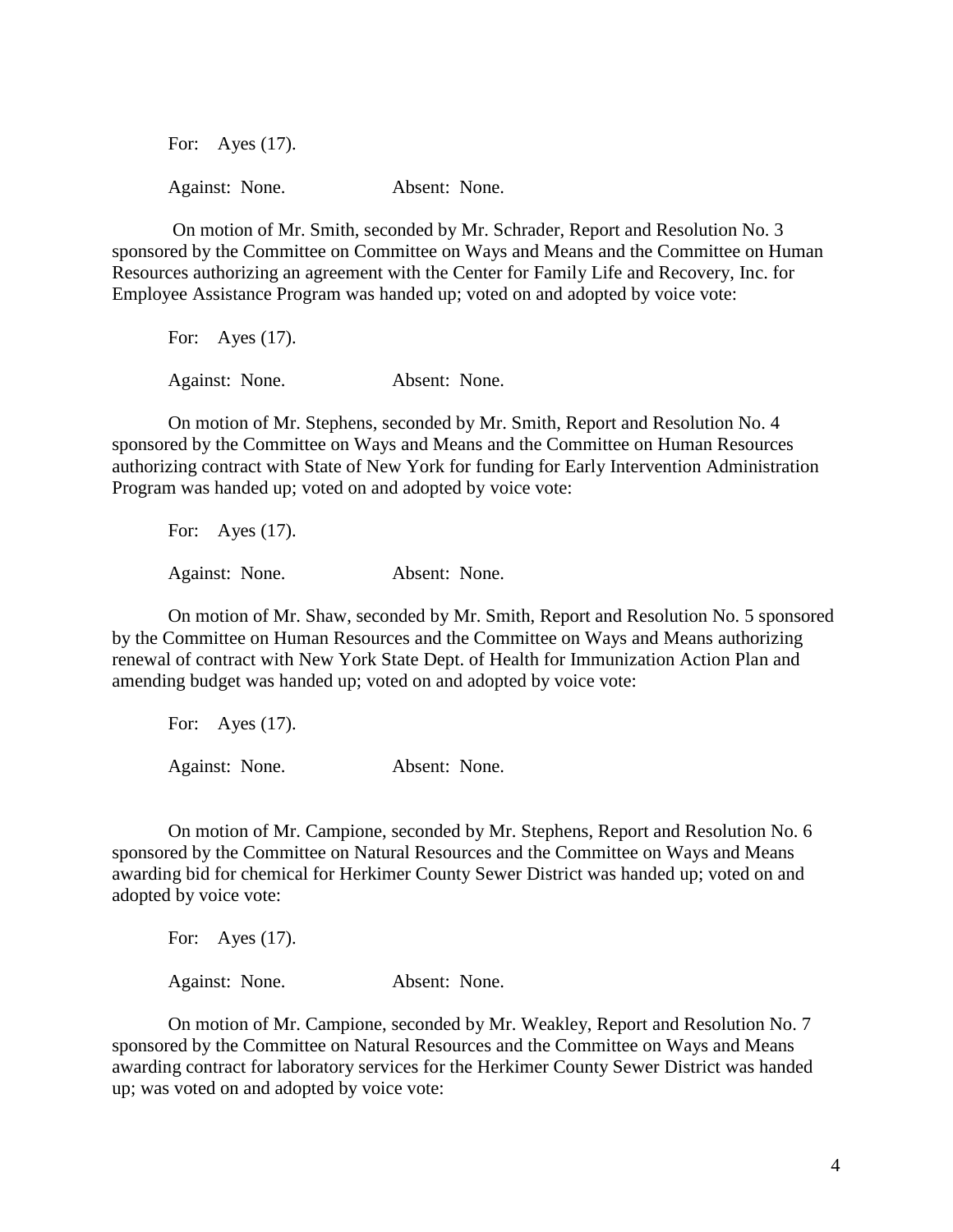For: Ayes (17). Against: None. Absent: None.

On motion of Mr. Russell, seconded by Mr. Bono, Report and Resolution No. 8 sponsored by the Committee on County Planning and Development and the Committee on Ways and Means authorizing contract with Center for Family Life and Recovery for services of Integrated County Planning Strategic Coordinator was handed up; voted on and adopted by voice vote:

For: Ayes (17). Against: None. Absent: None.

On motion of Mr. Markwardt, seconded by Mr. Schrader, Report and Resolution No. 9 sponsored by the Committee on Human Resources and the Committee on Ways and Means concerning services for the Department of Social Services Long Term Care Program was handed up; voted on and adopted by voice vote:

For: All ayes  $(17)$ . Against: None. Absent: None.

On motion of Mr. Russell, seconded by Mr. Smith, Report and Resolution No. 10 sponsored by the Committee on Human Resources and the Committee on Ways and Means authorizing contracts in connection with Flexible Funds for Family Services Plan (formerly known as Temporary Assistance for Needy Families-TANF) in the Department of Social Services was handed up; was voted on and adopted by voice vote:

For: Ayes (17). Against: None. Absent: None.

On motion of Mr. Stephens, seconded by Mr. Malta, Report and Resolution No. 11 sponsored by the Committee on Human Resources and the Committee on Ways and Means authorizing contracts with the Village of Ilion, the Village of Herkimer and the Town of Herkimer for codes enforcement was handed up; voted on and adopted by voice vote:

For: Ayes (17). Against: None. Absent: None.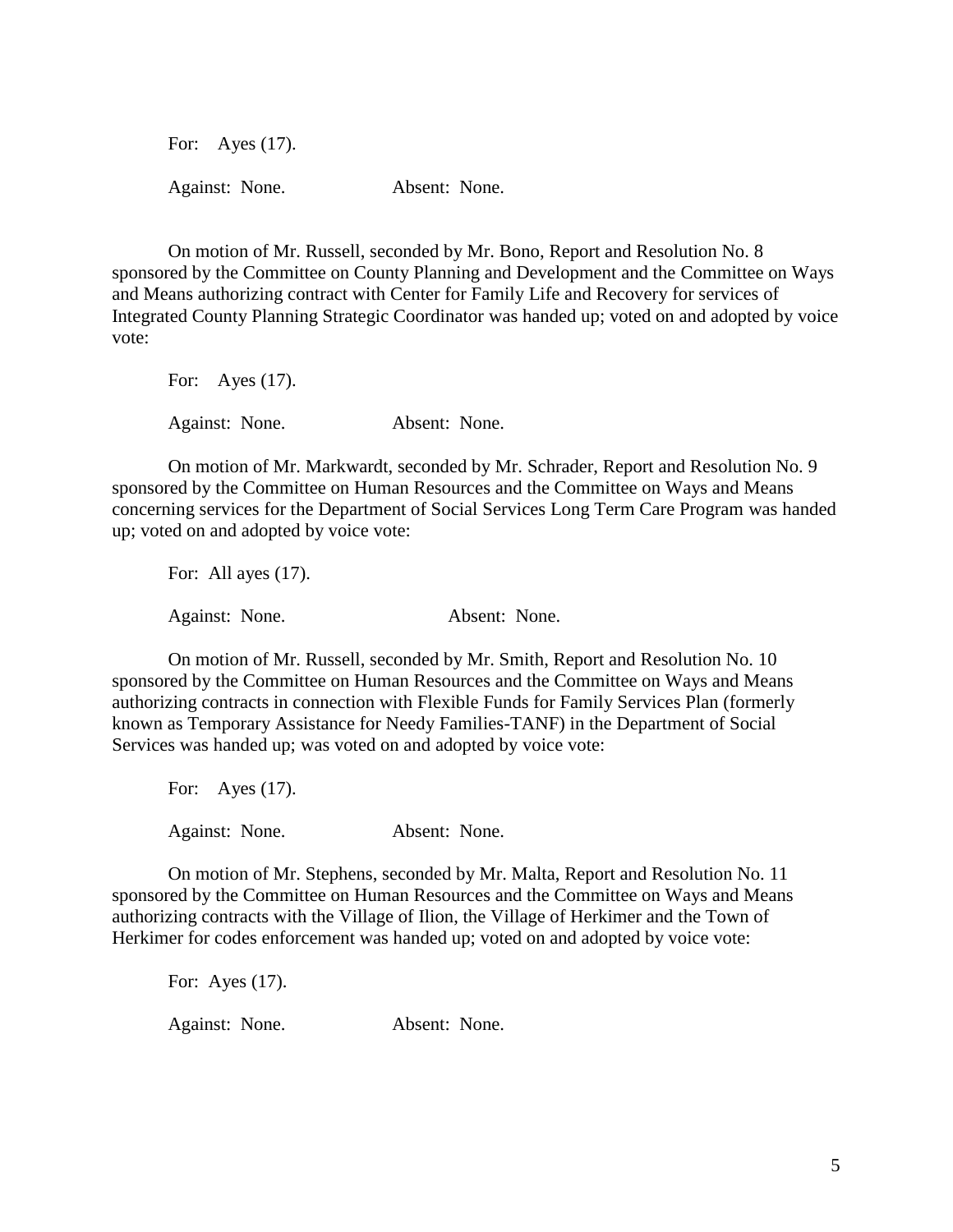On motion of Mr. Malta, seconded by Mr. Ackerman, Report and Resolution No. 12 sponsored by the Committee on Human Resources and the Committee on Ways and Means amending Resolution No. 183 of 2014, as amended by Resolution No. 311 of 2014, Resolution No. 67 of 2015, Resolution No. 184 of 2015 and Resolution No. 18 of 2016 authorizing agreement for electronic medical records system for Herkimer County Mental Health Services was handed up; voted on and adopted by voice vote:

For: Ayes (17).

Against: None. Absent: None.

On motion of Mr. Ackerman, seconded by Mr. Russell, Report and Resolution No. 13 sponsored by the Committee on Ways and Means regarding a contract dealing with the sales tax payments made to the City of Little Falls in July and October 2016 was handed up; discussion was held; was voted on and adopted by roll call vote:

For: Malta, Markwardt, Schrader, Wellington, Johnson, Stephens, Keeler, Brezinski, Manno, Smith, Bono, Ackerman, Peplinski, Campione, Russell, Shaw, Weakley (17).

Against: None. Absent: None.

On motion of Mr. Smith, seconded by Mr. Shaw, Report and Resolution No. 14 sponsored by the Committee on Natural Resources making provisional appointment of Director of Weights and Measures was handed up; was voted on and adopted by voice vote:

For: Ayes (17). Against: None. Absent: None.

Mr. Weakley expressed appreciation for the appointment.

On motion of Mr. Schrader, seconded by Mr. Shaw, Resolution No. 15 that the Times Telegram be designated as official newspaper of the County of Herkimer was handed up; voted on and adopted by voice vote:

| For: Ayes $(17)$ . |               |
|--------------------|---------------|
| Against: None.     | Absent: None. |

On motion of Mr. Bono, seconded by Mr. Russell, Resolution No. 16 sponsored by the Committee on County Planning and Development reappointing member to the Oneida-Herkimer Solid Waste Management Authority was handed up; voted on and adopted by voice vote:

For: Ayes (17).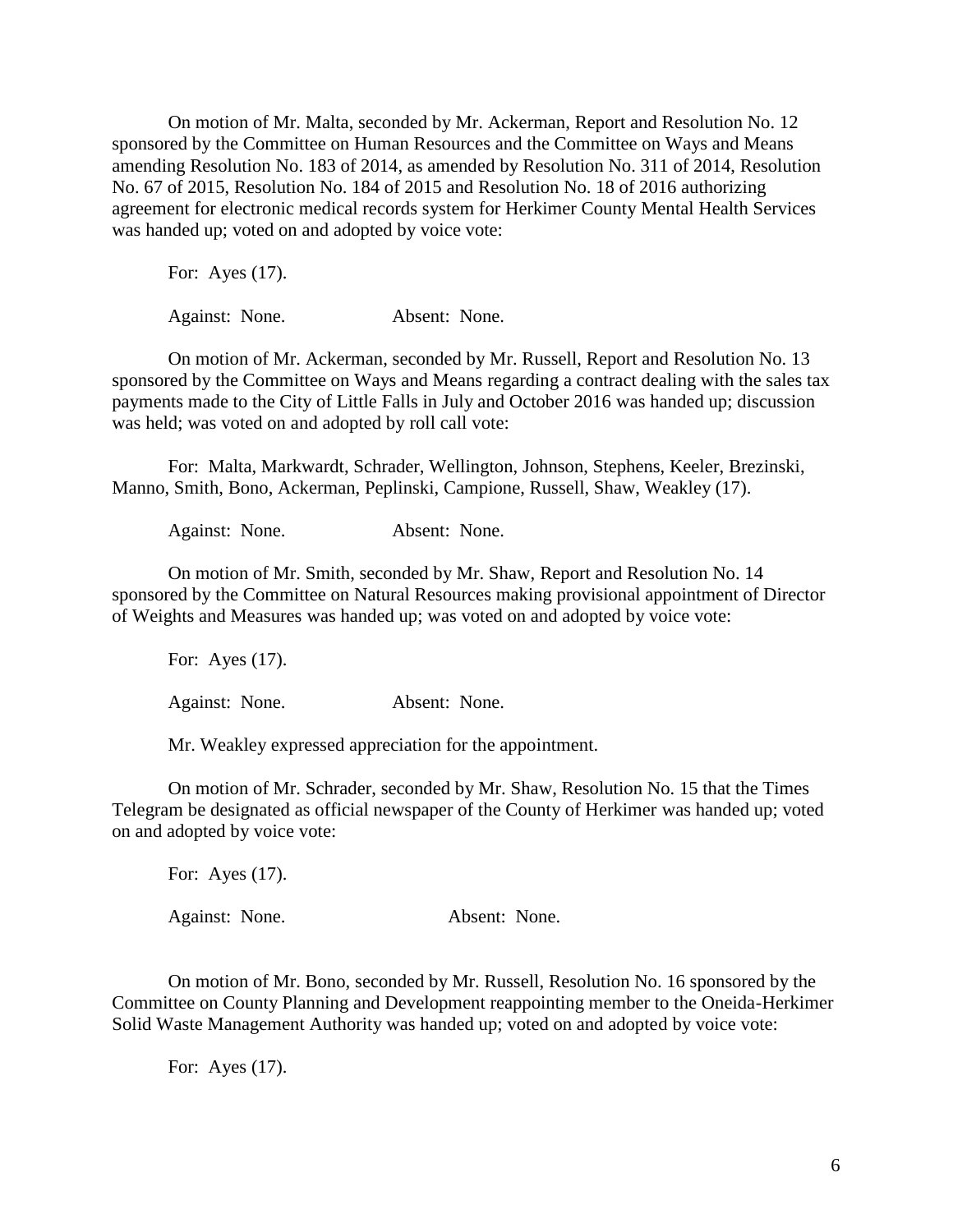Against: None. Absent: None.

On motion of Mr. Russell, seconded by Mr. Shaw, Resolution No. 17 sponsored by the Committee on Ways and Means and the Committee on Administration/Veterans' Affairs requesting legislation authorizing the extension of the additional sales and compensating use tax was handed up; discussion was held; was voted on and adopted by voice vote:

For: Ayes (17). Against: None. Absent: None.

Chairman Peplinski stated that pursuant to Rule 6(12) they would proceed with comments by legislators.

At 2:20 p.m. on motion of Mr. Manno, seconded by Mr. Wellington, the Legislature adjourned to Wednesday, January 25, 2017 at 7:30 p.m.

Carole LaLonde, Clerk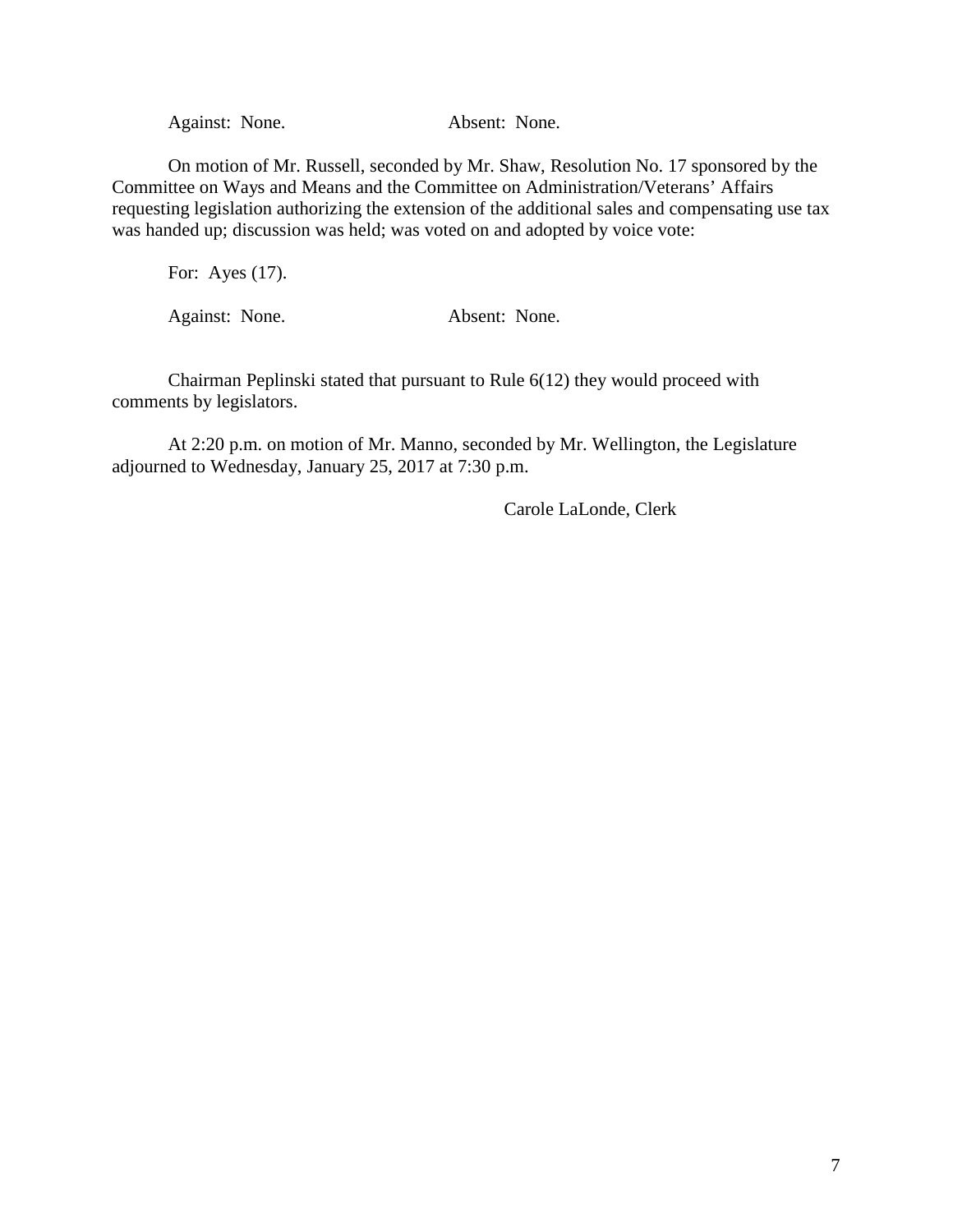

#### No. 1

# REPORT AND RESOLUTION AS REGARDS DESIGNATION OF DEPOSITORIES OF **COUNTY FUNDS FOR 2017**

#### Sponsored by: Committee on Ways and Means

RESOLVED, that the County Legislature of the County of Herkimer does hereby designate the following banks for the deposits of all monies received by the Herkimer County Treasurer, to wit:

| M & T Bank      | 25,000,000.00 |
|-----------------|---------------|
| <b>NBT</b>      | 1,000,000.00  |
| Key Bank        | 1,500,000.00  |
| Adirondack Bank | 35,000,000.00 |
| JP Morgan Chase | 3,000,000.00  |
| Berkshire Bank  | 1,000,000.00  |
| Community Bank  | 6,000,000.00  |

#### and, be it further

RESOLVED, that the County Treasurer be, and she hereby is, authorized, empowered and directed to enter into an agreement with each of the said banks for and on behalf of and in the name of the County Legislature of the County of Herkimer, fixing rates of interest to be paid on the monies so deposited; and, be it further

RESOLVED, that before any monies be deposited in any bank, the County Treasurer accept from such bank either a depository bond in some good and solvent surety company or in lieu of such bond, bonds or certificates of the United States, of the State of New York, or any county, city and town of the State of New York, including bonds or certificates, and shall be deposited in a safe deposit box or safe deposit boxes by said County Treasurer in the name of the County of Herkimer or a properly executed certificate of escrow as authorized under the Laws of the State of New York, which certificate is approved by the County Attorney; and the County Treasurer is hereby authorized and directed to enter into a collateral agreement with said banks, which agreement is to be first approved by the County Attorney; and, be it further

RESOLVED, that this Resolution be, and hereby is, made effective to and including December 31, 2017; and, be it further

RESOLVED, that certified copies of this Resolution be forwarded to the Herkimer County Treasurer, County Attorney, County Clerk and the above named depositories.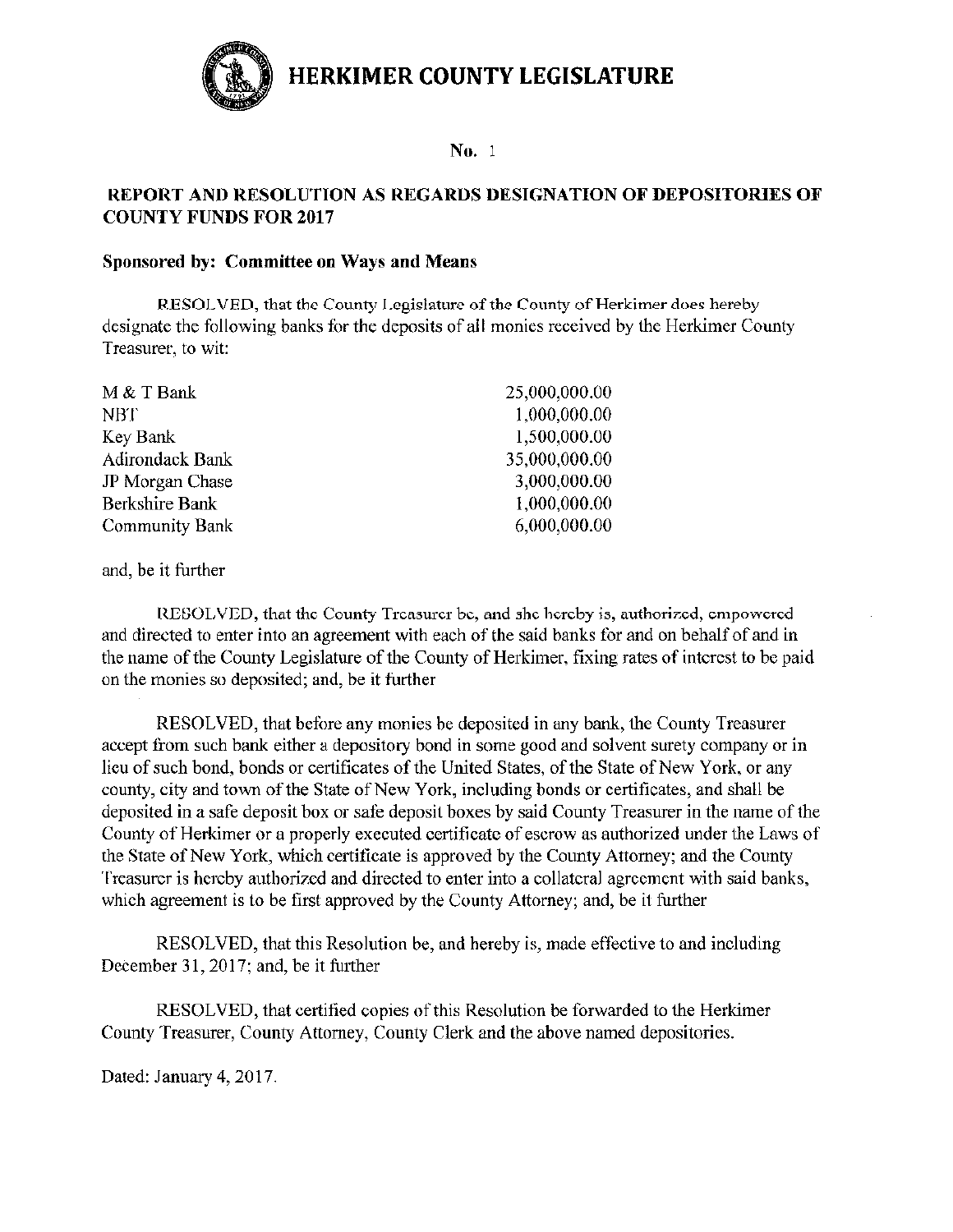

# REPORT AND RESOLUTION AUTHORIZING COUNTY AUDITOR TO PROCESS **REAL PROPERTY TAX REFUND APPLICATIONS AND TO CORRECT ERRORS ON TAX ROLLS**

# Sponsored by: Committee on Ways and Means

WHEREAS, Section 556 (8) of the Real Property Tax Law authorizes this Legislature to delegate, by resolution, to an appropriate official who is either empowered to authorize payment of bills without prior audit by this Legislature or to an official responsible for the payment of bills upon audit by this Legislature to perform the duties set forth in said section related to the refund of taxes, when the refund recommended by the Director of Real Property Tax Service is less than \$2,500.00; and

WHEREAS, Section 554 (9) of the Real Property Tax Law authorizes this Legislature to, by resolution, delegate the authority to perform corrections of errors in the tax roll to an appropriate official who is either empowered to authorize payment of bills without prior audit by this Legislature or to an official responsible for the payment of bills upon audit by this Legislature, provided said correction is \$2,500 or less; and

WHEREAS, by letter dated November 28, 2016, the Director of the Real Property Tax Service Agency has requested approval for said procedures for the year 2017; now, therefore, be it

# **RESOLVED:**

- 1. That pursuant to Real Property Tax Law Section 556(8) the County Auditor is hereby authorized to perform the duties set forth in Section 556 of the Real Property Tax Law for the Legislature to perform, when the refund recommended by the Director of Real Property Tax Services is \$2,500 or less;
- 2. That pursuant to Real Property Tax Law Section 554(9) the County Auditor is hereby authorized to perform the duties set forth in Section 554 of the Real Property Tax Law when the recommended correction is \$2,500 or less;
- 3. That the County Auditor, in performing such duties, shall be governed by the provisions of Real Property Tax Section 554 and Section 556 and shall make reports to the Legislature as provided in said Sections;
- 4. That certified copies of this Resolution be forwarded to the Herkimer County Treasurer, Auditor and Director of Real Property Tax Services.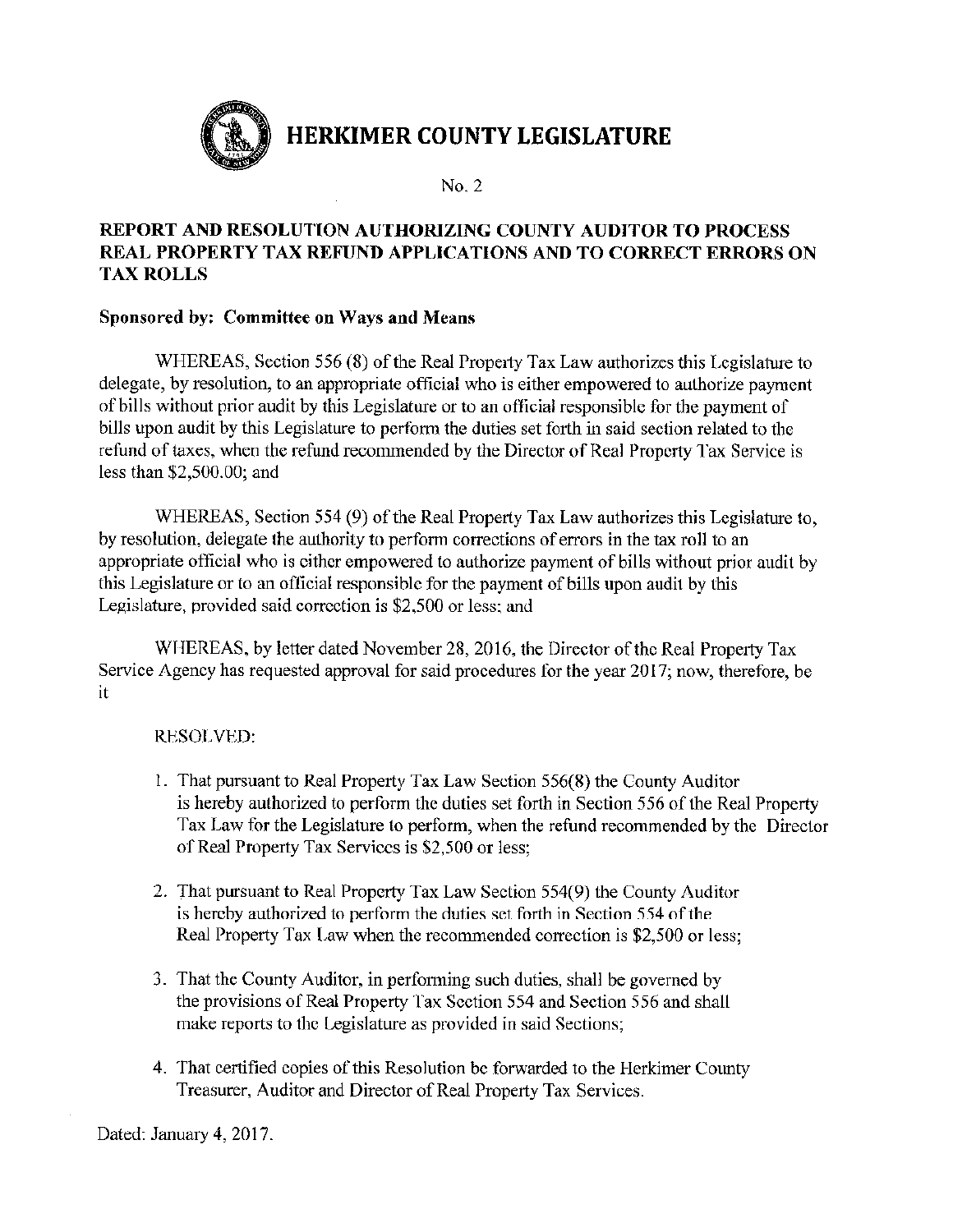

## REPORT AND RESOLUTION AUTHORIZING CONTRACT WITH RESOURCE **CENTER FOR INDEPENDENT LIVING IN CONNECTION WITH TITLE III CAREGIVER SUPPORT PROGRAM**

## **Sponsored by: Committee on Human Resources Committee on Ways and Means**

WHEREAS, by letter dated December 13, 2016, from Kathy L. Fox, Director of the Office for the Aging, this Legislature is advised of a request to enter into a contract with the Resource Center for Independent Living (RCIL) to provide a Social Adult Day option to caregivers of clients who meet the eligibility requirements for respite services, at a cost of \$105.00 per day, with said contract to be from January 1, 2017 through December 31, 2017; and

WHEREAS, funding for this contract will be 90/10% federally funded, with no overmatch; now, therefore, be it

RESOLVED, that this Legislature hereby approves a contract with the Resource Center for Independent Living (RCIL), 409 Columbia Street, PO Box 210, Utica, New York 13503, for the provision of adult day care respite services under the Title IIIE, Caregiver Support Program of the Herkimer County Office for the Aging, for the period January 1, 2017 through December 31, 2017, with services to be provided at the rate of \$105.00 per day; and, be it further

RESOLVED, that the Chairman of this Legislature is hereby authorized to execute said contract on behalf of the County of Herkimer; and, be it further

RESOLVED, that certified copies of this Resolution be forwarded to the Herkimer County Treasurer, Auditor, Budget Officer, Director of the Office for the Aging and the Resource Center for Independent Living (RCIL).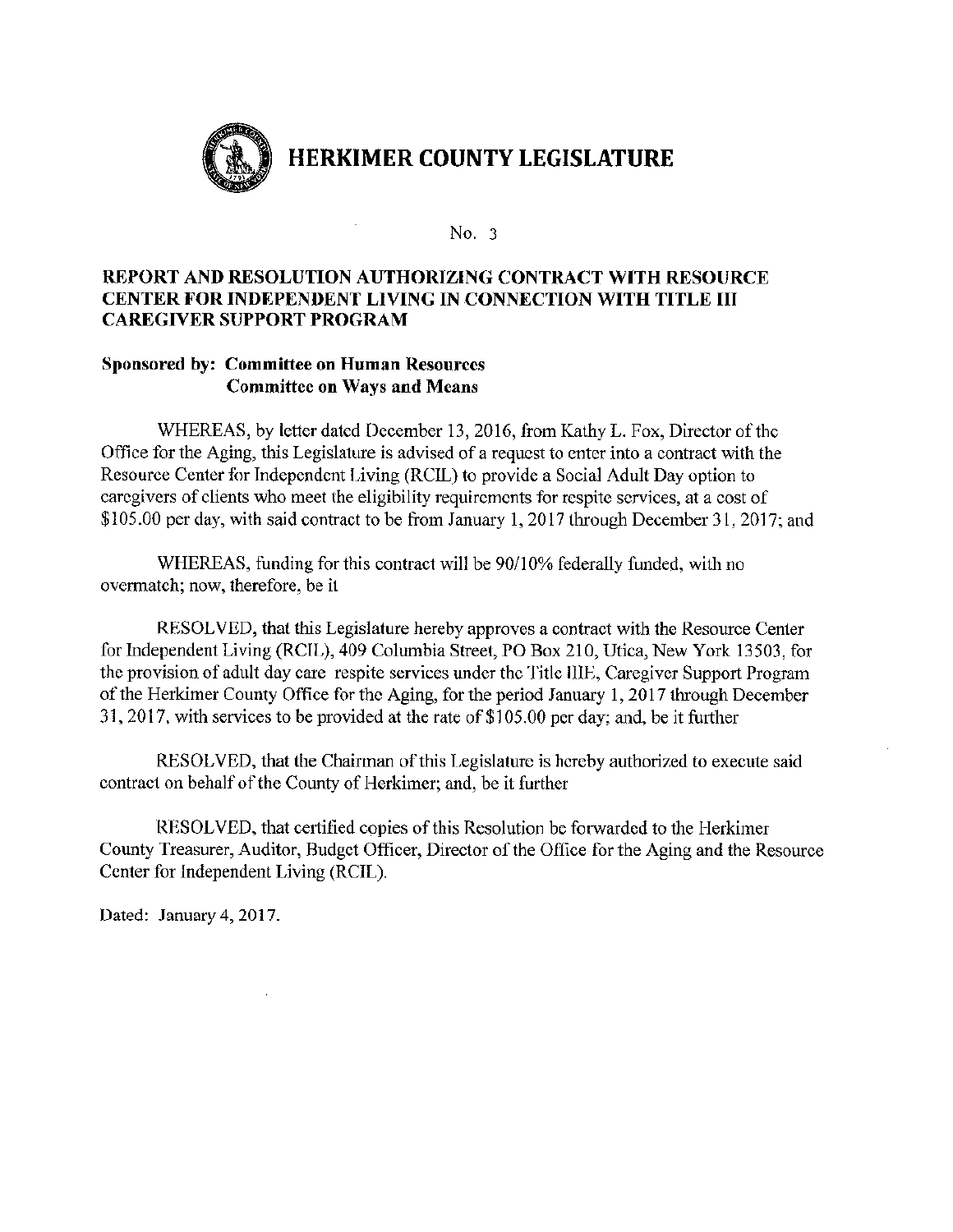

# REPORT AND RESOLUTION AUTHORIZING CONTRACT WITH THE STATE OF NEW YORK FOR FUNDING FOR EARLY INTERVENTION ADMINISTRATION **PROGRAM**

#### **Sponsored by: Committee on Human Resources Committee on Ways and Means**

WHEREAS, by letter dated December 19, 2016, from Christina Cain, Director of Public Health, this Legislature is advised that the New York State Department of Health has submitted a contract providing for the renewal of the Early Intervention Administration Program grant in the total amount of \$25,806,00; and

WHEREAS, said agreement shall be effective for the term October 1, 2016 through September 30, 2017; and

WHEREAS, the County of Herkimer has qualified personnel, facilities and expertise to provide the services required under the terms of the agreement; now, therefore, be it

RESOLVED, that the Chairman of this Legislature be and he hereby is, authorized to execute said contract in form prepared by the State of New York, on behalf of the County of Herkimer for an Early Intervention Administration grant in the amount of \$25,806.00, with said grant to be for the period October 1, 2016 through September 30, 2017; and, be it further

RESOLVED, that certified copies of this Resolution be forwarded to the Herkimer County Treasurer, Auditor, Budget Officer, Director of Public Health and New York State Department of Health.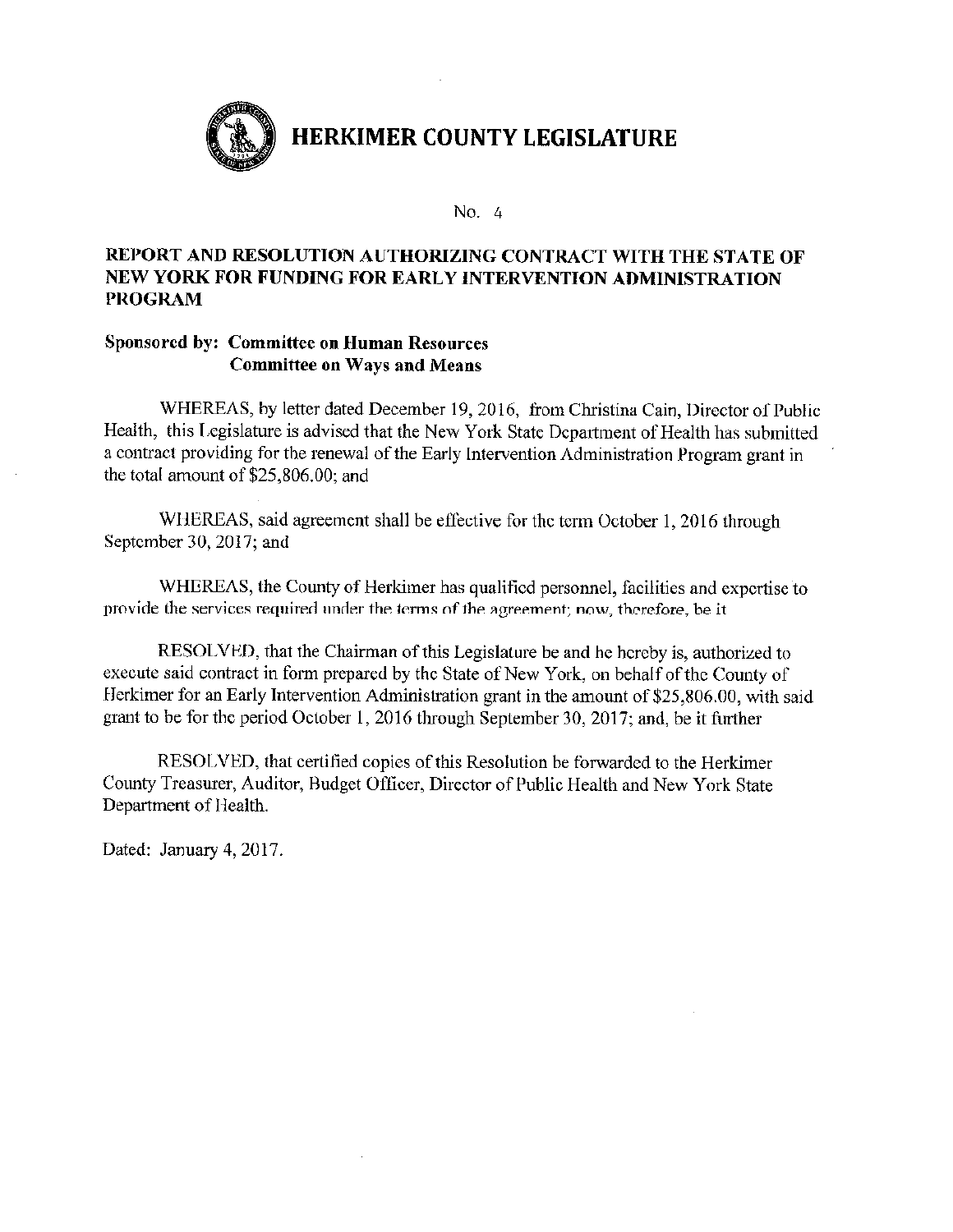

No. 5

#### REPORT AND RESOLUTION AUTHORIZING RENEWAL OF CONTRACT WITH NEW YORK STATE DEPARTMENT OF HEALTH FOR IMMUNIZATION ACTION PLAN AND **AMENDING BUDGET**

#### Sponsored by: Committee on Human Resources **Committee on Ways and Means**

WHEREAS, by communication dated December 14, 2016, Christina Cain, Director of Public Health, has advised that the New York State Department of Health has forwarded a contract for renewal of the grant agreement for the Immunization Action Plan for the period from April 1, 2017 through March 31, 2018, with the contract amount being \$32,259.00; and

WHEREAS, by letter dated December 14, 2016 from Sheri Ferdula, Budget Officer, this Legislature is advised of a request to amend the 2017 Budget in connection with the receipt of the amount of \$32,259.00 under said grant; now, therefore, be it

RESOLVED, that the 2017 Herkimer County Budget is hereby amended as follows:

| Revenue Account:        | A4189A-4489A-PH06-13     | From: | \$0      |
|-------------------------|--------------------------|-------|----------|
|                         |                          | To:   | \$32,259 |
| <b>Expense Account:</b> | A4189A-10000-001 PH06-13 | From: | \$0      |
|                         |                          | To:   | \$22,794 |
|                         | A4189A-41000-PH06-13     | From: | \$0      |
|                         |                          | To:   | \$650    |
|                         | A4189A-44000-521-PH06-13 | From: | \$0      |
|                         |                          | To:   | \$2,000  |
|                         | A4189A-46000-678-PH06-13 | From: | \$0      |
|                         |                          | To:   | \$900    |
|                         | A4189A-46100-PH06-13     | From: | \$0      |
|                         |                          | To:   | \$200    |
|                         | A4189A-81000-PH06-13     | From: | \$0      |
|                         |                          | To:   | \$3,000  |
|                         | A4189A-83000-PH06-13     | From: | \$0.     |
|                         |                          | To:   | \$800    |
|                         | A4189A-83500-PH06-13     | From: | \$0      |
|                         |                          | To:   | \$200    |
|                         | A4189A-85000-PH06-13     | From: | \$0      |
|                         |                          | To:   | \$120    |
|                         | A4189A-86000-PH06-13     | From: | \$       |
|                         |                          | To:   | \$1,595  |

and, bc it further

RESOLVED, that the Chairman of this Legislature is hereby authorized to execute a renewal of the contract between the County of Herkimer and the New York State Department of Health to receive \$32,259.00 in funding for the Immunization Action Plan for the period April 1, 2017 through March 31, 2018; and, be it further

RESOLVED, that certified copies of this Resolution be forwarded to the Herkimer County Treasurer, Auditor, Budget Officer and Director of Public Health.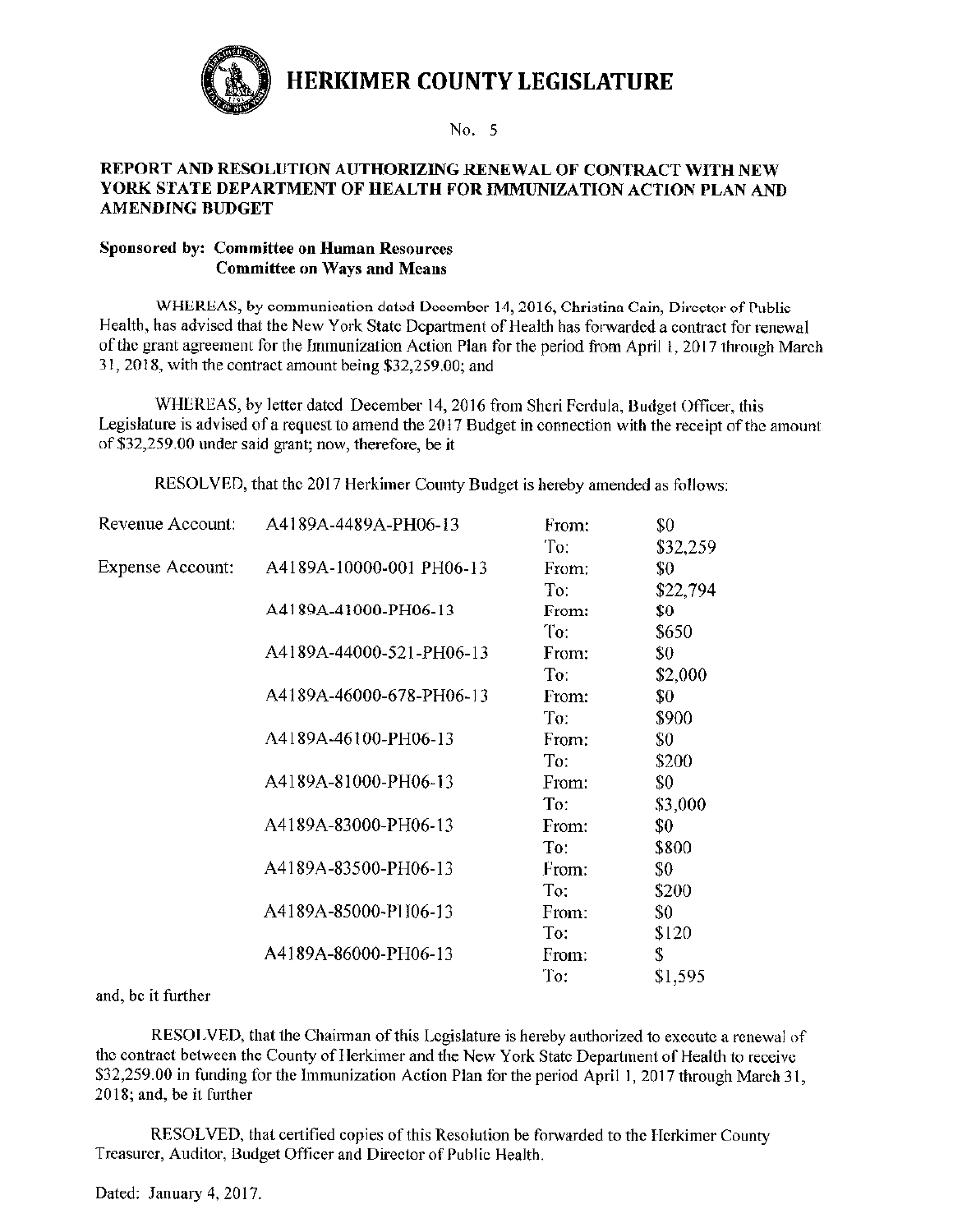No.  $6$ 

# **REPORT AND RESOLUTION AWARDING BID FOR CHEMICALS FOR THE HERKIMER COUNTY SEWER DISTRICT**

## **Sponsored by: Committee on Natural Resources Committee on Ways and Means**

WHEREAS, your Committees have been advised by communication from Sheri Ferdula. Budget Officer, dated December 14, 2016 that sealed bids were received, opened and read in accordance with law for the provision of Polymer for the Herkimer County Sewer District; and

WHEREAS, said letter further advises that it is the recommendation of the Chief Plant Operator at the Sewer District that the bid be awarded to Clean Waters of Plessis, New York, who was the lowest bidder meeting the minimum specifications, as follows: \$2.14 per pound for CP655; \$2.49 per pound for CP555; now, therefore, be it

RESOLVED, that this Legislature hereby awards a bid for the provision of Polymer for the Herkimer County Sewer District as follows:

**Clean Waters** 26808 County Route 3 Plessis NY 13675

\$2.14 per pound for CP655 \$2.49 per pound for CP555

And, be it further

RESOLVED, that certified copies of this Resolution be forwarded to the Herkimer County Treasurer, Auditor, Budget Officer, Herkimer County Sewer District and Clean Waters.

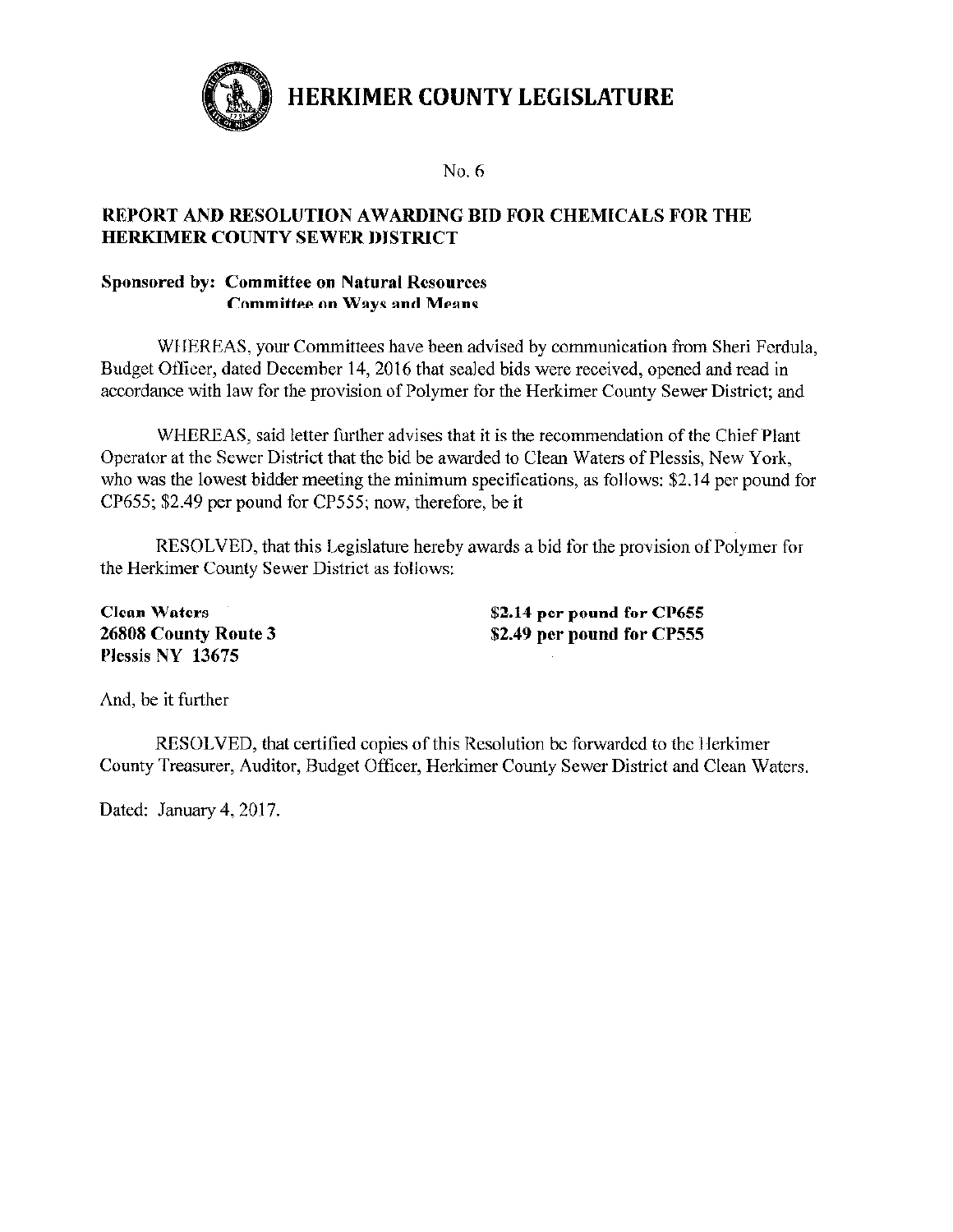

## REPORT AND RESOLUTON AWARDING CONTRACT FOR LABORATORY SERVICES FOR THE HERKIMER COUNTY SEWER DISTRICT

### **Sponsored by: Committee on Natural Resources Committee on Ways and Means**

WHEREAS, by letter dated December 14, 2016, the Budget Officer/Purchasing Agent has advised that requests for proposals were received for the provision of laboratory services for the Herkimer County Sewer District; and

WHEREAS, by letter dated December 27, 2017, this Legislature is advised that by action on September 21, 2016, the Herkimer County Sewer District Board adopted a resolution awarding a contract to Life Science Laboratories of East Syracuse, New York, in the amount of \$24,819.40, who met the minimum specifications with the lowest price, and said resolution has been forwarded to the Herkimer County Legislature for approval prior to its becoming effective; now, therefore, be it

RESOLVED, that a contract for the provision of laboratory services for the Herkimer County Sewer District be awarded to Life Science Laboratories, 5854 Butternut Drive, East Syracuse, NY 13057, in the amount of \$24,819.40; and, be it further

RESOLVED, that certified copies of this Resolution be forwarded to the Herkimer County Treasurer, Auditor, Budget Officer, Herkimer County Sewer District and Life Science Laboratories.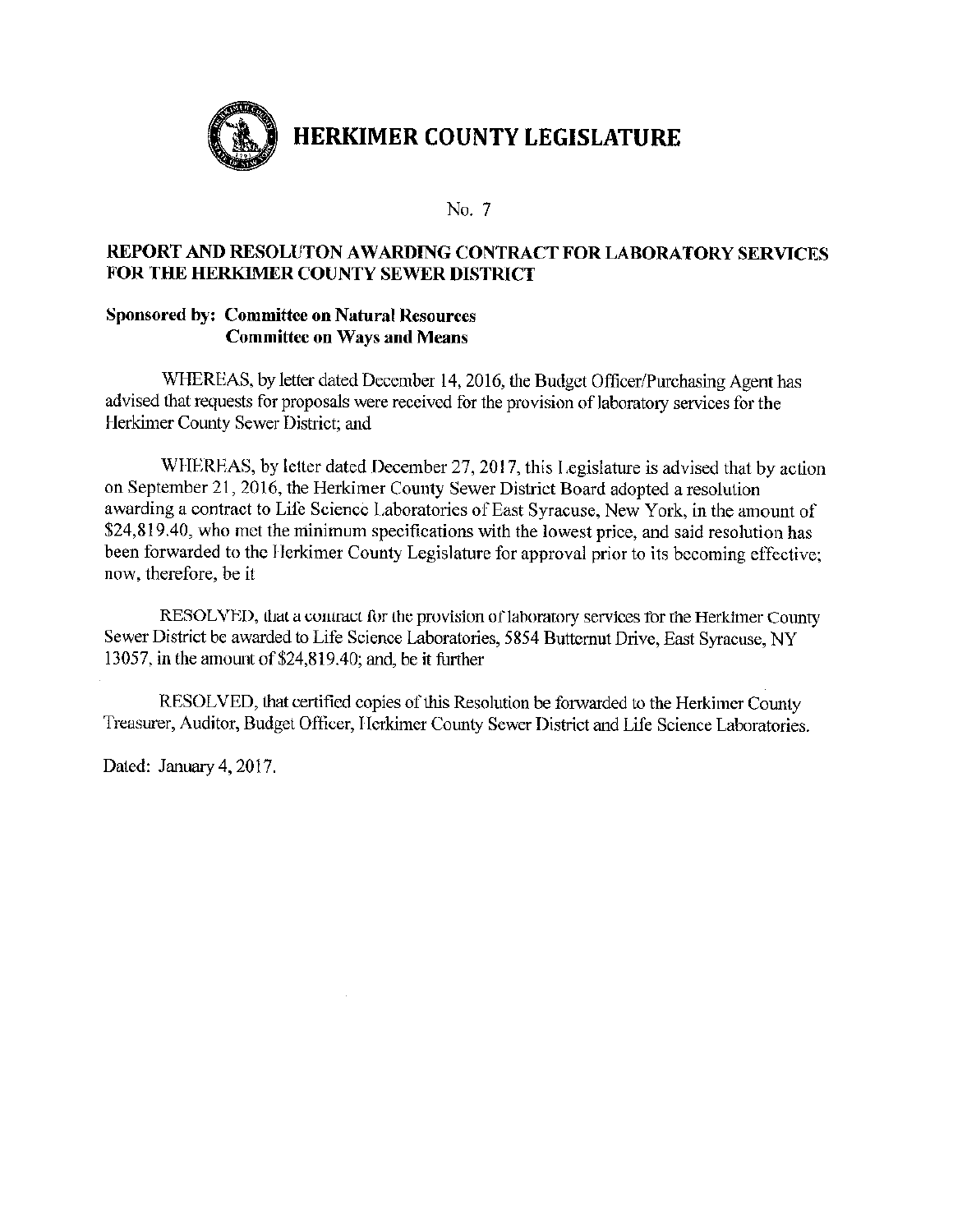

# REPORT AND RESOLUTION AUTHORIZING CONTRACT WITH CENTER FOR **FAMILY LIFE AND RECOVERY FOR SERVICES OF INTEGRATED COUNTY** PLANNING STRATEGIC COORDINATOR

### Sponsored by: Committee on County Planning & Development **Committee on Ways and Means**

WHEREAS, by letter dated December 13, 2016, from Regina Giacovelli, Executive Director of the Herkimer County Youth Bureau, this Legislature is advised of a request to enter into a two year contract with the Center for Family Life and Recovery, for the services of the Integrated County Planning Strategic Coordinator; and

WHEREAS, said contract will be in the amount of \$47,751.00 for the period January 1. 2017 through December 31, 2017, and in the amount of \$49,153.00 for the period January 1, 2018 through December 31, 2018, with shared funding being provided by the Herkimer County Youth Bureau, Department of Social Services, and with Mental Health Services funding 20% through a separate contract; now, therefore, be it

RESOLVED, that this Legislature hereby approves a two year contract in the amount of \$47,751.00 for the period January 1, 2017 through December 31, 2017 and in the amount of \$49,153.00 for the period January 1, 2018 through December 31, 2018, with the Center for Family Life and Recovery, Inc., 502 Court Street, Suite 401, Utica, NY 13502 for the provision of services of the Integrated County Planning Strategic Coordinator; and, be it further

RESOLVED, that said contract shall be subject to the review and approval of the County Attorney, and, be it further.

RESOLVED, that certified copies of this Resolution be forwarded to the Herkimer County Treasurer, Auditor, Budget Officer, Executive Director of the Herkimer County Youth Bureau and the Center for Family Life and Recovery.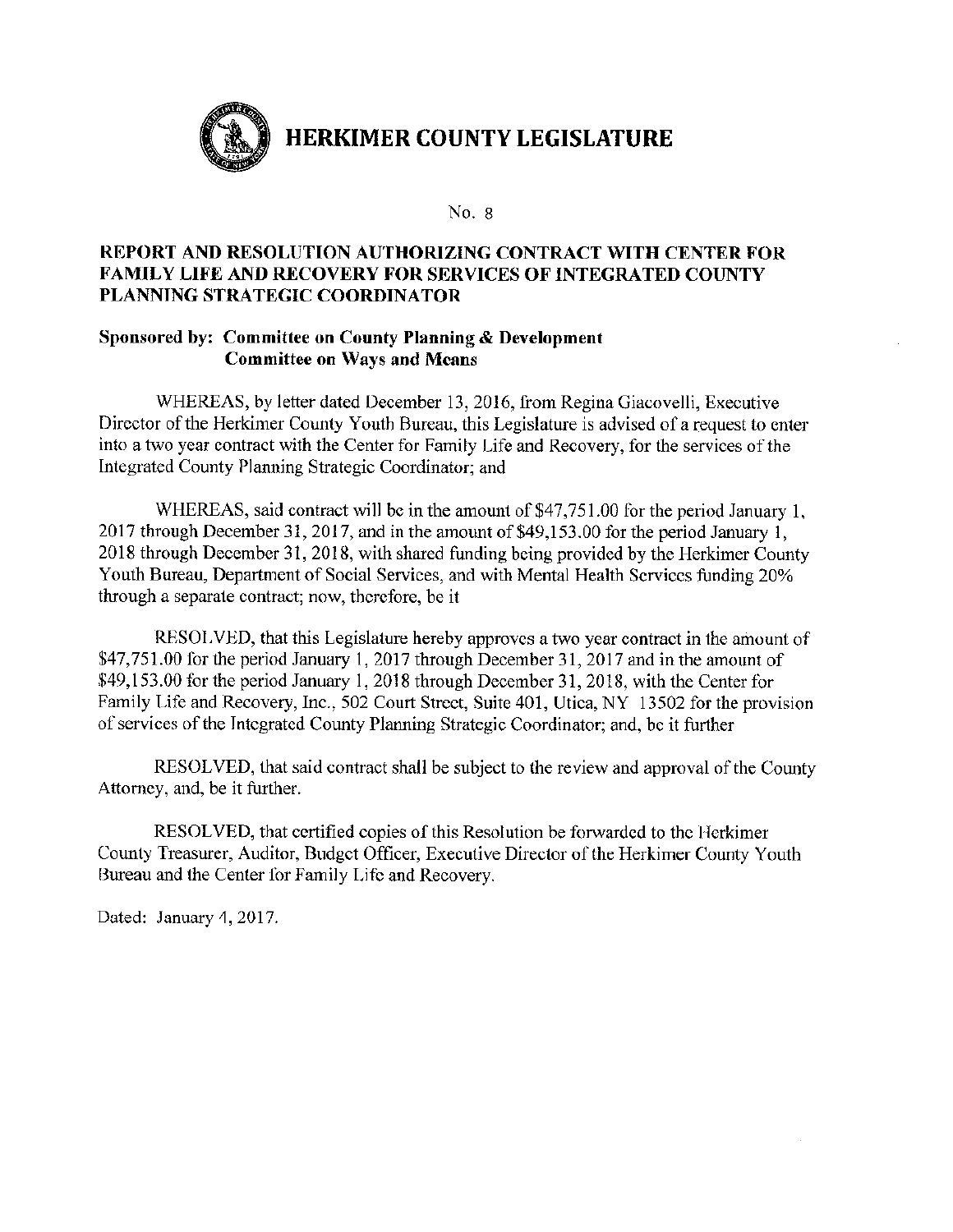

# REPORT AND RESOLUTION CONCERNING SERVICES FOR THE DEPARTMENT OF SOCIAL SERVICES LONG TERM CARE PROGRAM

## **Sponsored by: Committee on Human Resources Committee on Ways and Means**

WHEREAS, by letter dated December 12, 2016, Timothy Seymour, Commissioner of Social Services, has advised that the Managed Long Term Care unit provides a variety elderly services to Medicaid eligible individuals with an overall goal to provide services to individuals allowing them to safety remain in their own home and thus avoiding the high cost of placement in a skilled nursing facility; and

WHEREAS, said letter further requests that an agreement be entered into with American Medical Alert Corp. d/b/a Tunstall America for the purpose of establishing a personal emergency response system for eligible individuals under said program, with Tunstall to bill the Medicaid program directly at rates established by the New York State Department of Health; now, therefore, be it

RESOLVED, that the Chairman of this Legislature is hereby authorized to execute a contract with American Medical Alert Corp. d/b/a Tunstall America, 36-36 33<sup>rd</sup> Street, Suite 103, Long Island City, NY 11106, for the purpose of establishing personal emergency response systems for eligible individuals under the Department of Social Services Managed Long Term Care Program, with Tunstall to bill the Medicaid program directly at rates established by the New York State Department of Health, and with said contract to be subject to review and approval by the Herkimer County Attorney; and, be it further

RESOLVED, that certified copies of this Resolution be forwarded to the Herkimer County Treasurer, Auditor, Budget Officer, Commissioner of Social Services and American Medical Alert Corp. d/b/a Tunstall America.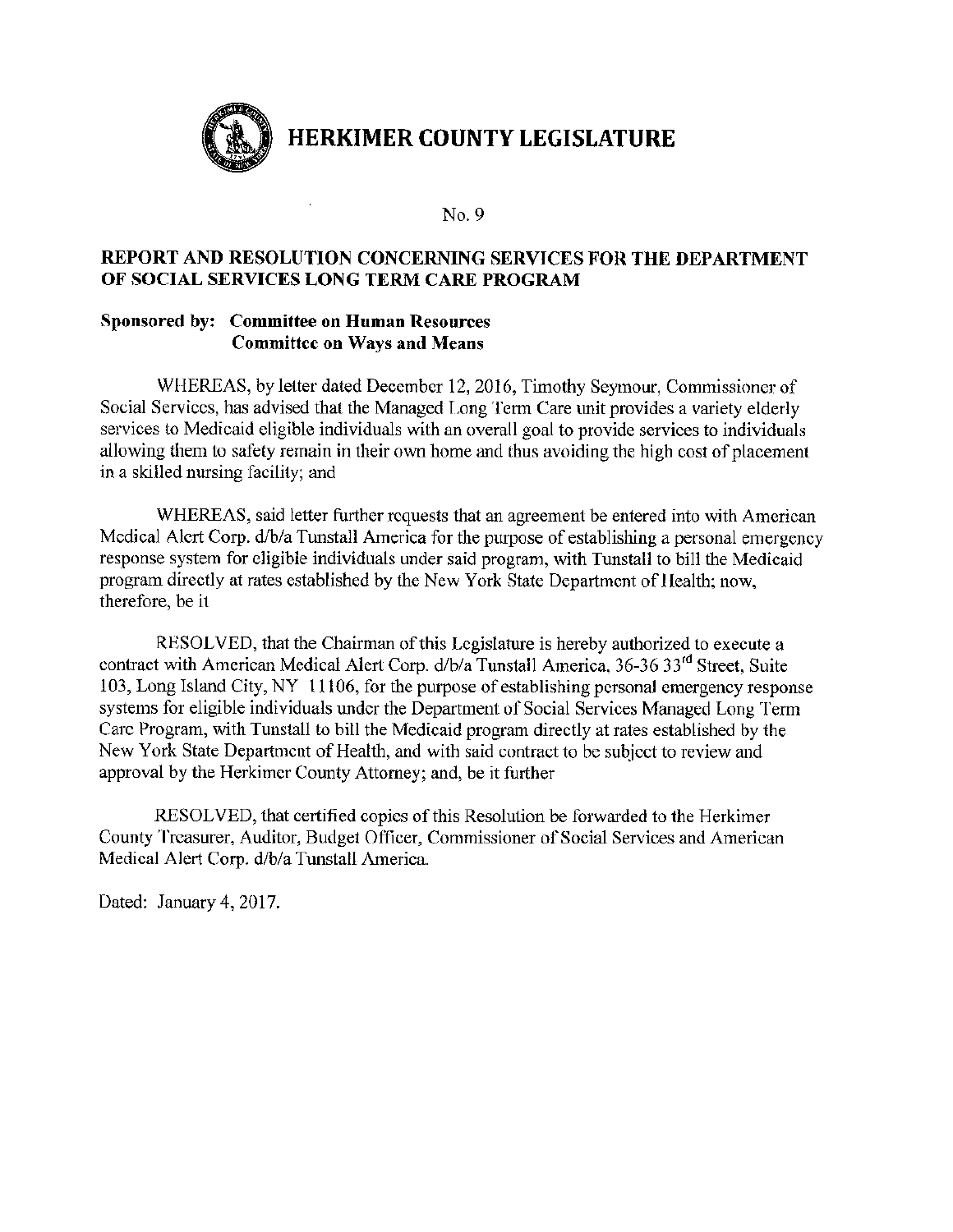

No. 10

# REPORT AND RESOLUTION AUTHORIZING CONTRACTS IN CONNECTION WITH FLEXIBLE FUNDS FOR FAMILY SERVICES PLAN (FORMERLY KNOWN AS TEMPORARY ASSISTANCE TO NEEDY FAMILIES - TANF) IN THE DEPARTMENT OF SOCIAL SERVICES

## **Sponsored by: Committee on Human Resources Committee on Ways and Means**

WHEREAS, by letter dated December 12, 2016 from Timothy Seymour, Commissioner of Social Services, this Legislature is advised that the State of New York has approved Herkimer County's Flexible Funds for Family Services Plan (formerly known as Temporary Assistance to Needy Families - TANF) Plan for the year 2016-17; and

WHEREAS, Herkimer County will receive federally allocated grant funding in connection with the implementation of the Flexible Funds for Family Services Plan, and in addition, capped Title XX and open-ended child welfare funding remain in place for the period; and

WHEREAS, said letter further requests that contracts be entered into with the following agencies for the implementation of the aforesaid programs; now, therefore, be it

RESOLVED, that the Chairman of this Legislature is hereby authorized to execute contracts with the following agencies in connection with the Herkimer County Department of Social Services Flexible Funds for Family Services Plan (formerly known as Temporary Assistance to Needy Families -TANF) Services Plan:

1. Herkimer County Department of Mental Health, 301 N. Washington Street, Suite 2470, Herkimer, NY, in the amount of \$21,000 to provide assessment of TANF and Safety Net clients who have indicators of alcohol and/or drug problems;

2. Center for Family Life and Recovery, 502 Court Street, Suite 401, Utica, NY 13502, in the amount of \$37,080, for management and coordination services to ensure clients with alcohol and/or drug abuse issues receive and follow through with the services they need to overcome barriers to self-sufficiency;

3. Catholic Charities of Herkimer County, 61 West Street, Ilion, NY 13357, in the amount of \$20,000 to screen and provide assessment of clients who may have domestic violence issues as a barrier to self-sufficiency or receipt of child support;

4. Resource Center for Independent Living, Inc., 409 Columbia St., PO Box 210, Utica, NY 13503, to work with clients who have medical exemptions, or limited exemptions, to bridge the gap between vocational services and disability support services to achieve employment, with said contract not to exceed \$47,810;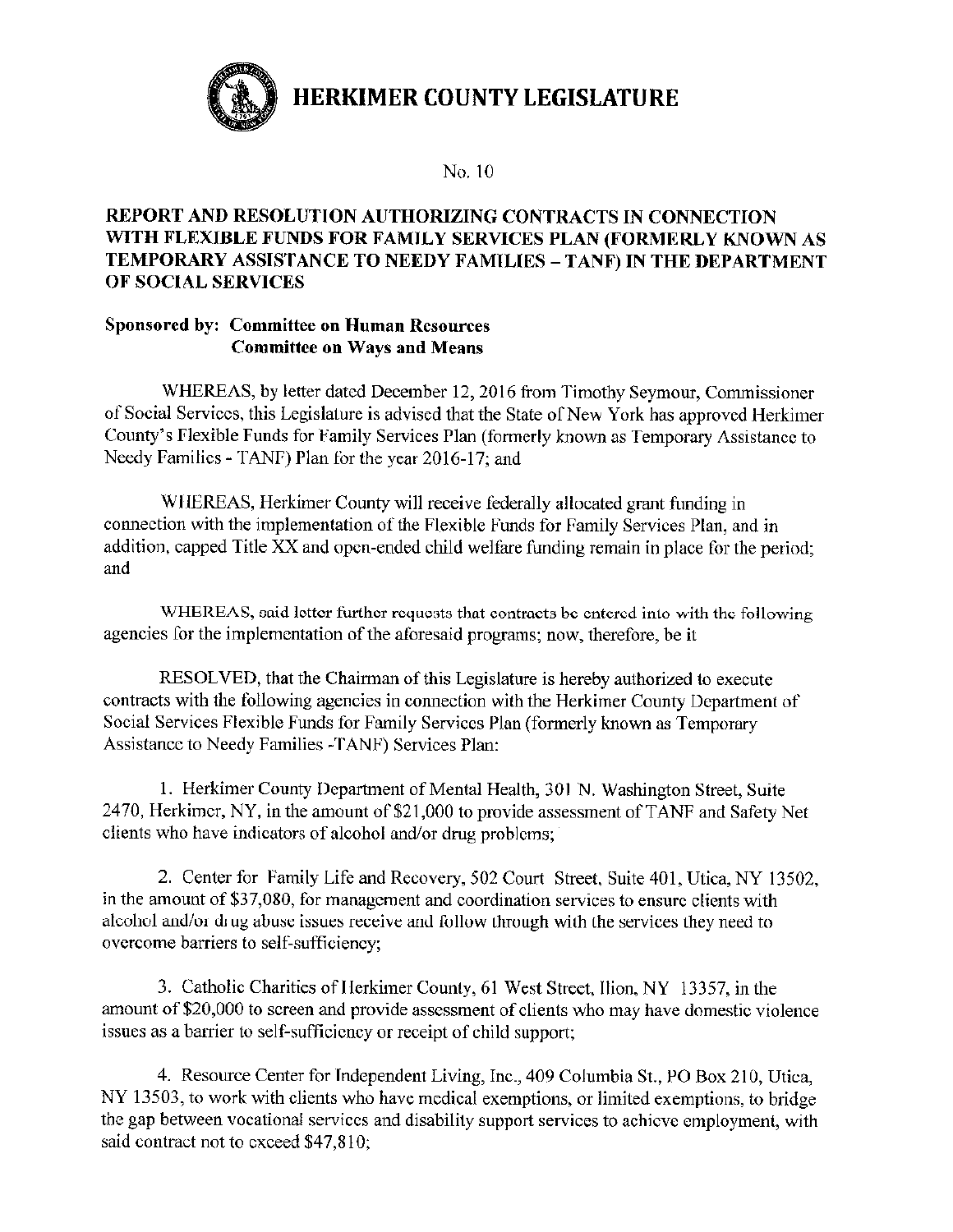#### Page II

5. Legal Aid Society of Mid-New York, 255 Genesee Street, Utica, NY 13501, to assist TANF and Safety Net clients in the appeal process, who have been denied Social Security Disability or Supplemental Security Income benefits, with said contract not to exceed \$12,000;

6. Center for Family Life and Recovery 502 Court St., Suite 401, Utica, NY 13502, to provide preventive services to the Family Support Persons in Need of Supervision Unit (PINS), with said contract not to exceed \$349,479;

7. Kids Oneida, 310 Main St. Utica, NY 13501 - Family Reunification/Readiness Assessment and Return Home Early/Service Provision for Individual Needs (SPIN) to provide service under a coordinated system of care to address the prevention of residential placement. and expedite identified children's return home from such placement and also to include an additional menu of services (SPIN) to be used on an as needed basis for existing Herkimer County cases, with said contract not to exceed a combined total of \$237,536 annually; and, be it further

RESOLVED, that the Chairman of the Legislature is hereby authorized to execute contracts with the following agencies under Title XX funding:

- $1_{-}$ Catholic Charities of Herkimer County, 61 West Street, Ilion, NY 13357, in the amount of \$38,500 to provide non-residential services to eligible clients and their families who are victims of domestic violence;
- 2. Kids Oneida, 310 Main Street, Utica, NY 13501, in the amount not to exceed \$137,917 to provide intensive preventive services on a continuous basis for families with children at risk for out-of-home placement into the highest level of institutional care;
- 3. Kids Oneida, 310 Main Street, Utica, NY 13501, to provide voluntary courtordered parenting/nurturing skills classes for parents in various states of child welfare services, with said contract not to exceed \$27,250; and, be it further

RESOLVED, that certified copies of this Resolution be forwarded to the Herkimer County Treasurer, Auditor, Budget Officer and Commissioner of Social Services and the above listed agencies.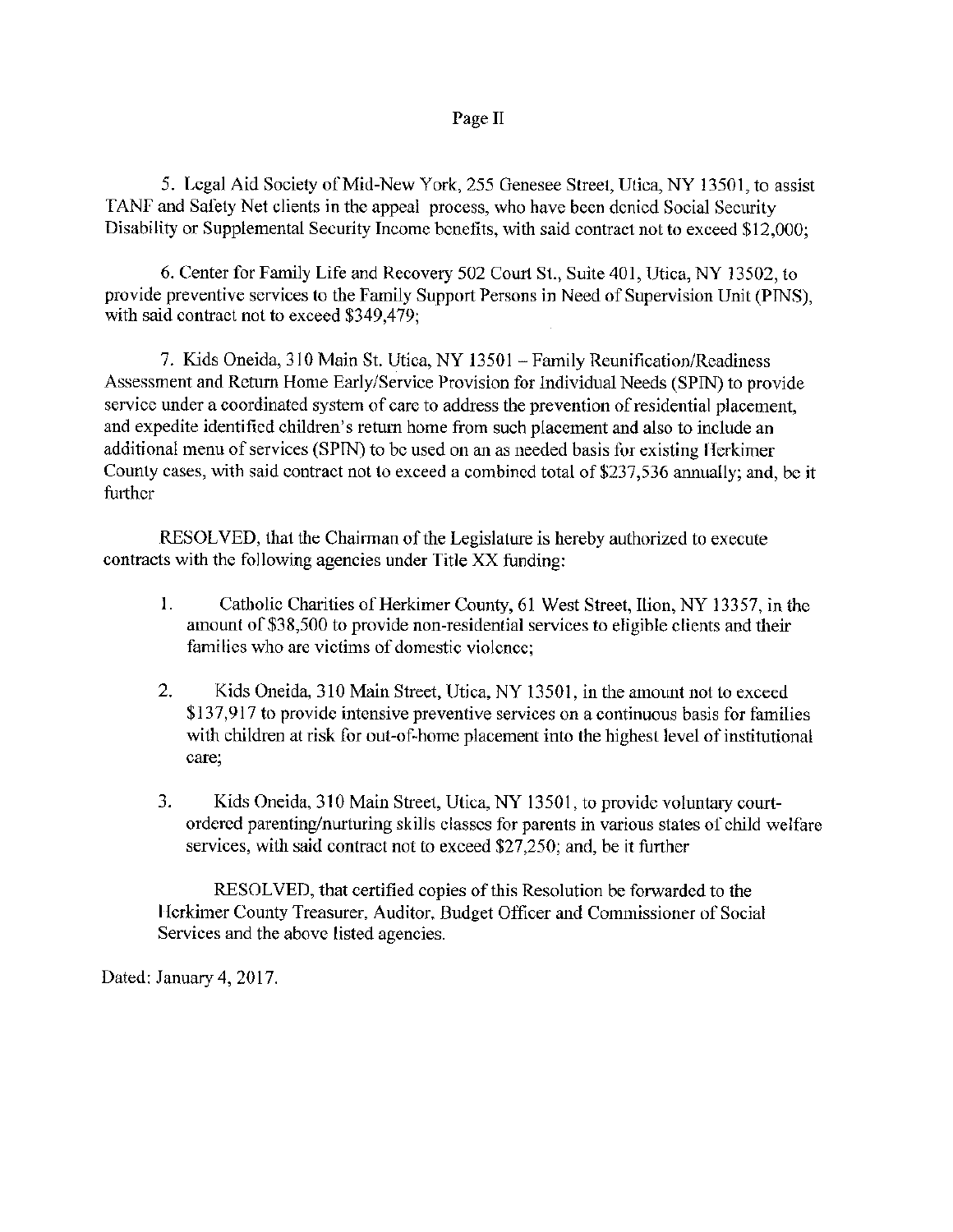

No. 11

# REPORT AND RESOLUTION TO AUTHORIZE CONTRACTS WITH THE VILLAGE OF ILION, THE VILLAGE OF HERKIMER AND THE TOWN OF HERKIMER FOR **CODES ENFORCEMENT**

# Sponsored by: Committee on Human Resources **Committee on Ways and Means**

WHEREAS, by letter dated December 13, 2016, from Timothy Seymour, Commissioner of Social Services, he has advised that the State of New York has adopted rules requiring inspections of hotels and motels used for temporary housing; and

WHEREAS, those rules will require inspections once every 6 months to determine compliance with applicable state and local laws, regulations, codes, and ordinances, and also to review certain health related arrangements, with a written report of each inspection submitted to the New York State Office of Temporary and Disability Assistance; and

WHEREAS, he further advises that it is necessary to enter into agreements with three municipalities and their respective codes offices retaining jurisdiction over the hotels and motels used for temporary housing, specifically in the Villages of Ilion and Herkimer and the Town of Herkimer; now, therefore, be it

RESOLVED, that the Chairman of this Legislature is hereby authorized to execute contracts with the Villages of Ilion and Herkimer and the Town of Herkimer for above described inspections at a cost of \$25.00 per completed inspection, and with said contracts to be subject to the approval of the Herkimer County Attorney; and, be it further

RESOLVED, that certified copics of this Resolution be forwarded to the Herkimer County Treasurer, Auditor, Budget Officer, Commissioner of Social Services, the Village of Ilion, the Village of Herkimer and the Town of Herkimer.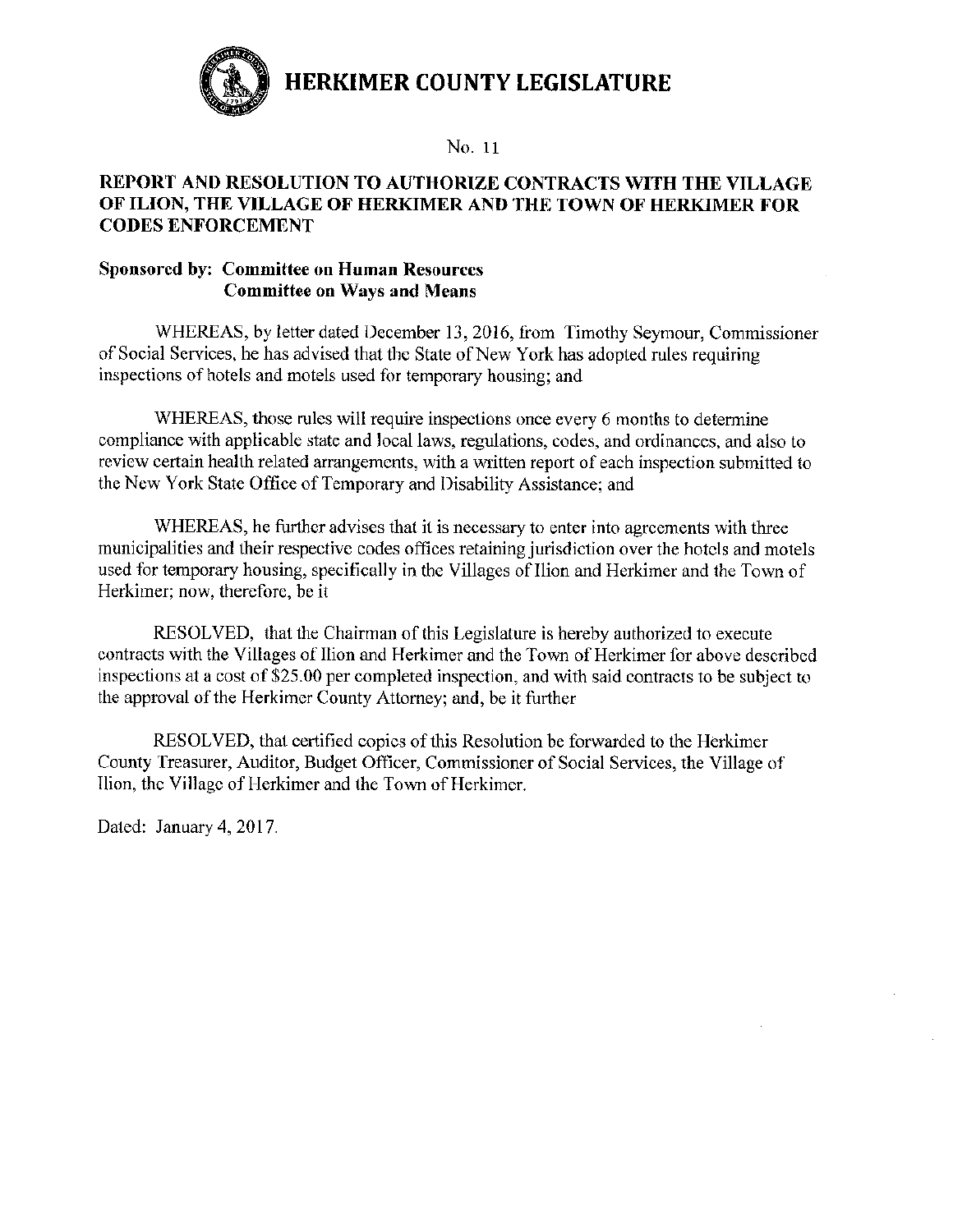

#### **REPORT AND RESOLUTION AMENDING RESOLUTION NO. 183 OF 2014 AS AMENDED** BY RESOLUTION NO. 311 OF 2014, RESOLUTION NO. 67 OF 2015, RESOLUTION NO. 184 OF 2015 AND RESOLUTION NO. 18 OF 2016 AUTHORIZING AGREEMENT FOR ELECTRONIC MEDICAL RECORDS SYSTEM FOR HERKIMER COUNTY MENTAL **HEALTH SERVICES**

#### Sponsored by: Committee on Human Resources **Committee on Ways and Means**

WHEREAS, by Resolution No. 183 duly adopted on July 2, 2014, this Legislature authorized an agreement with TenEleven Group Incorporated, 6489 Transit Road, East Amherst, New York 14051, for the provision of an electronic medical records system at a cost of \$65,100, and ongoing technical support services at a cost of \$10,000 for the remainder of 2014; and

WHEREAS, by Resolution No. 311 adopted on December 17, 2014 by Resolution No. 67 adopted on March 18, 2015, by Resolution No. 184 adopted on August 12, 2015 and by Resolution No. 18 adopted on January 20, 2016 said contract was amended for additional costs; and

WHEREAS, by letter dated December 15, 2016 from Kristen Snyder-Branner, Director of Community Services, this Legislature is advised of a request for an additional amendment of said contract up to an amount of \$2,102.52 to add one additional user, which represents a one- time fee of  $$1,314,00$ and a recurring annual cost of \$788.52; now, therefore, be it

RESOLVED, that the agreement with TenEleven Group Incorporated, 6489 Transit Road, East Amherst, NY 14051, pursuant to Resolution No. 183 of 2014, as amended by Resolution No. 311 of 2014, Resolution No. 67 of 2015, Resolution No. 184 of 2015, and Resolution No. 18 of 2016 is hereby amended to include an additional amendment of said contract up to an amount of \$2,102.52 to add one additional user; and, be it further

RESOLVED, the Chairman of this Legislature is hereby authorized to execute said contract amendment, subject to the approval of the Herkimer County Attorney; and, be it further

RESOLVED, that certified copies of this Resolution be forwarded to the Herkimer County Treasurer, Auditor, Budget Officer, Director of Information Services, Director of Community Services and TenEleven Group Incorporated.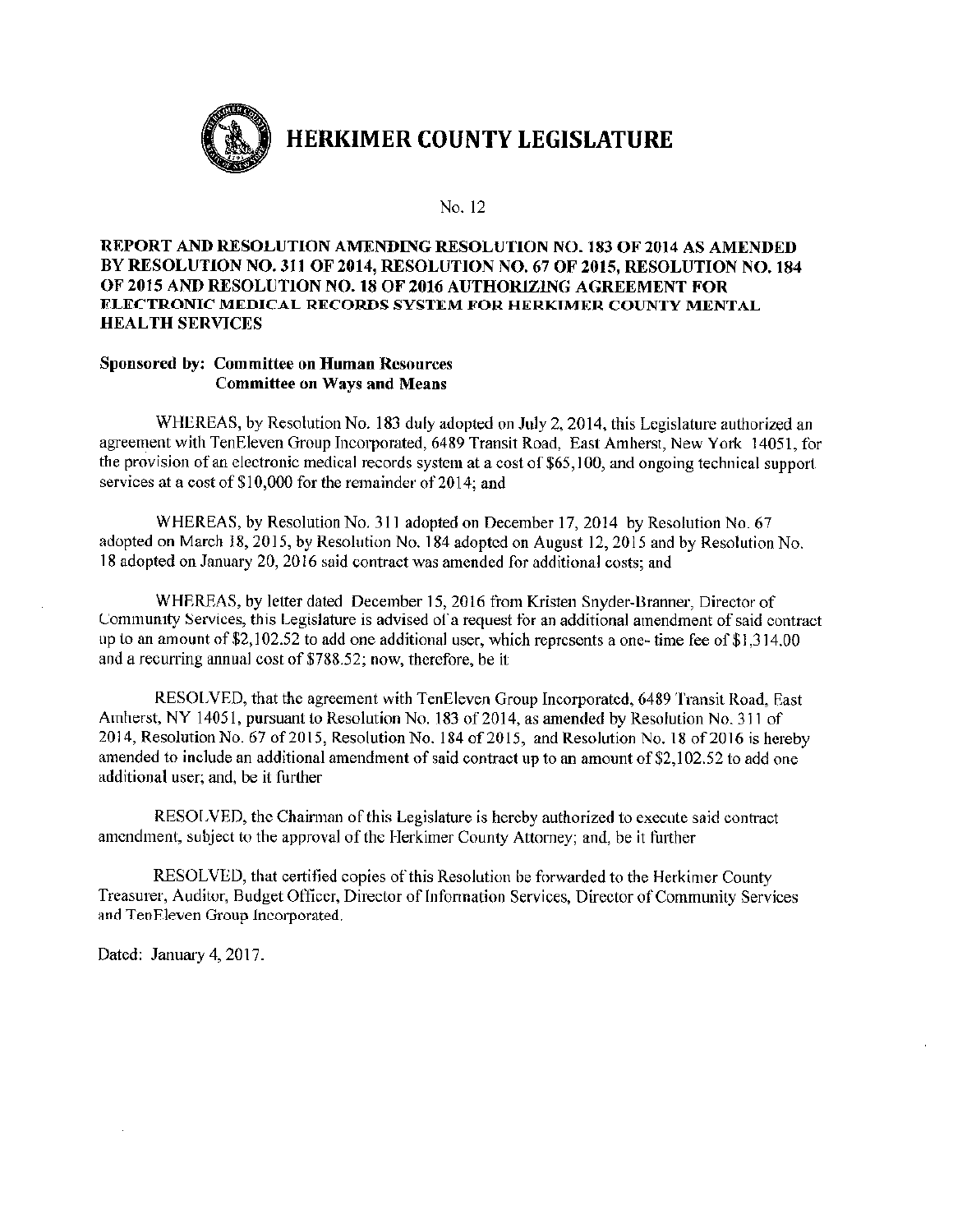

#### REPORT AND RESOLUTION REGARDING A CONTRACT DEALING WITH THE SALES TAX PAYMENTS MADE TO THE CITY OF LITTLE FALLS IN JULY AND **OCTOBER 2016**

#### Sponsored by: Committee on Ways and Means

WHEREAS, it has been discovered that the County of Herkimer had been making overpayments to various municipalities in the County of the three percent (3%) sales tax distribution; and

WHEREAS, after discovery of the overpayments the City of Little Falls requested that the County of Herkimer temporarily continue making payments to the City in the mistaken higher amount for budgetary reasons; and

WHEREAS, by letter dated December 21, 2016, James W. Wallace, Jr., County Administrator, has advised that a proposed agreement has been reached regarding the repayment of any such temporary overpayments which were made in July and October of 2016; now, therefore, be it

RESOLVED, that it is hereby agreed that the City of Little Falls shall repay to the County of Herkimer the sum of \$62,863.13 representing an overpayment of \$29,207.89 in July of 2016 and \$33,655.24 in October of 2016, to be repaid by the City to the County over ten  $(10)$ years in equal quarterly installments of \$1,571.58, with that amount to be deducted from the quarterly payment made by the County to the City for its portion of the three percent (3%) sales tax distribution, beginning with the April 2017 payment, with no interest; and, be it further

RESOLVED, that the Chairman of this Legislature is authorized to sign such agreement, subject to the approval of the Herkimer County Attorney; and, be it further

RESOLVED, that certified copies of this Resolution be forwarded to the Herkimer County Treasurer, Auditor, Budget Officer, County Attorney and the City of Little Falls.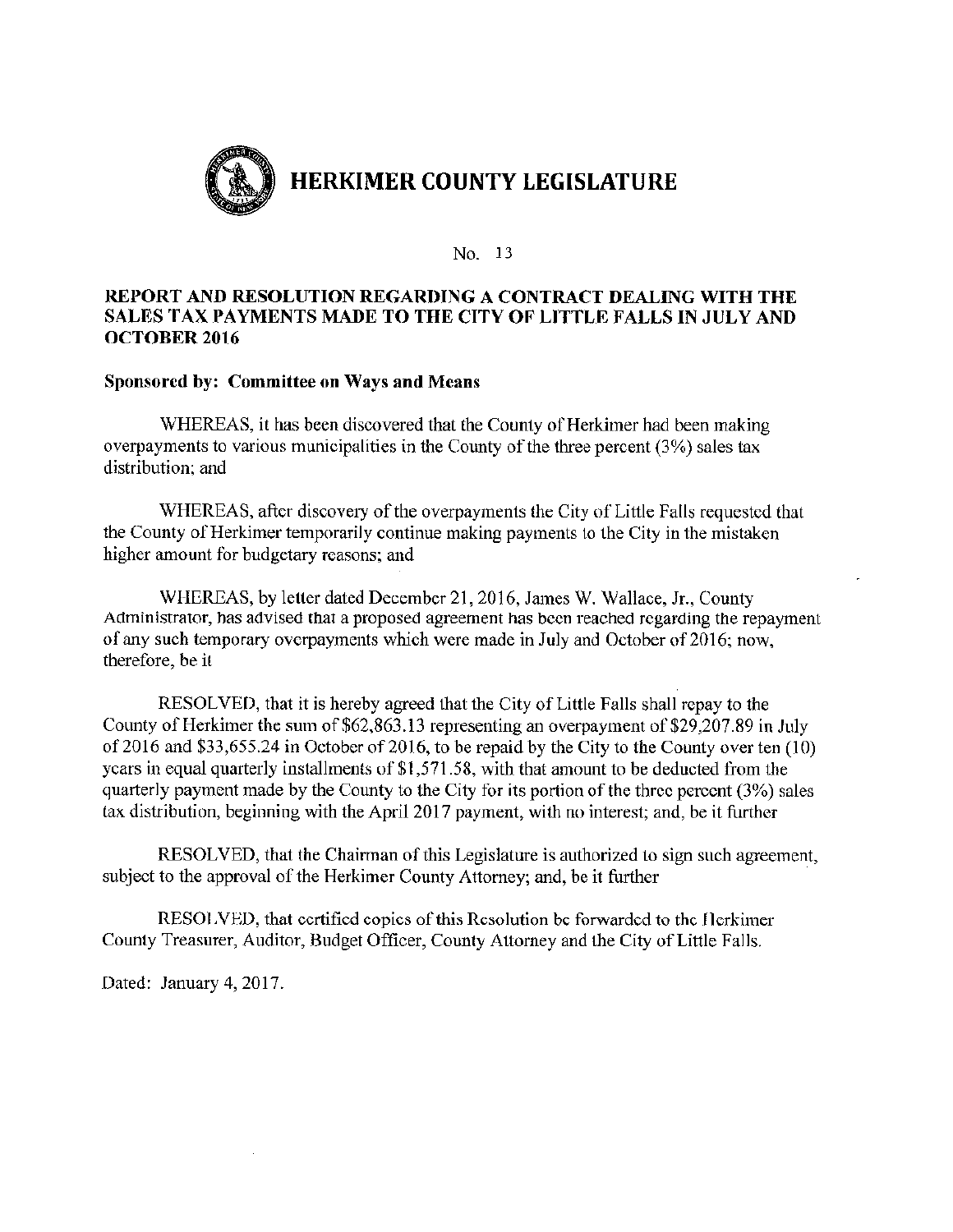

#### REPORT AND RESOLUTION MAKING PROVISIONAL APPOINTMENT OF **DIRECTOR OF WEIGHTS AND MEASURES**

#### **Sponsored by: Committee on Natural Resources**

BE IT RESOLVED, that Bruce Weakley, PO Box 474, Poland, New York, is hereby appointed on a provisional basis, effective January 5, 2017, as Director of Weights and Measures for Herkimer County, at the base salary listed in Salary Schedule I, and to serve until an appointment is made pursuant to the Civil Service Law; and, be it further

RESOLVED, that certified copies of this Resolution be forwarded to the Herkimer County Treasurer, Auditor, Budget Officer, Personnel Officer, New York State Department of Agriculture and Markets and Bruce Weakley.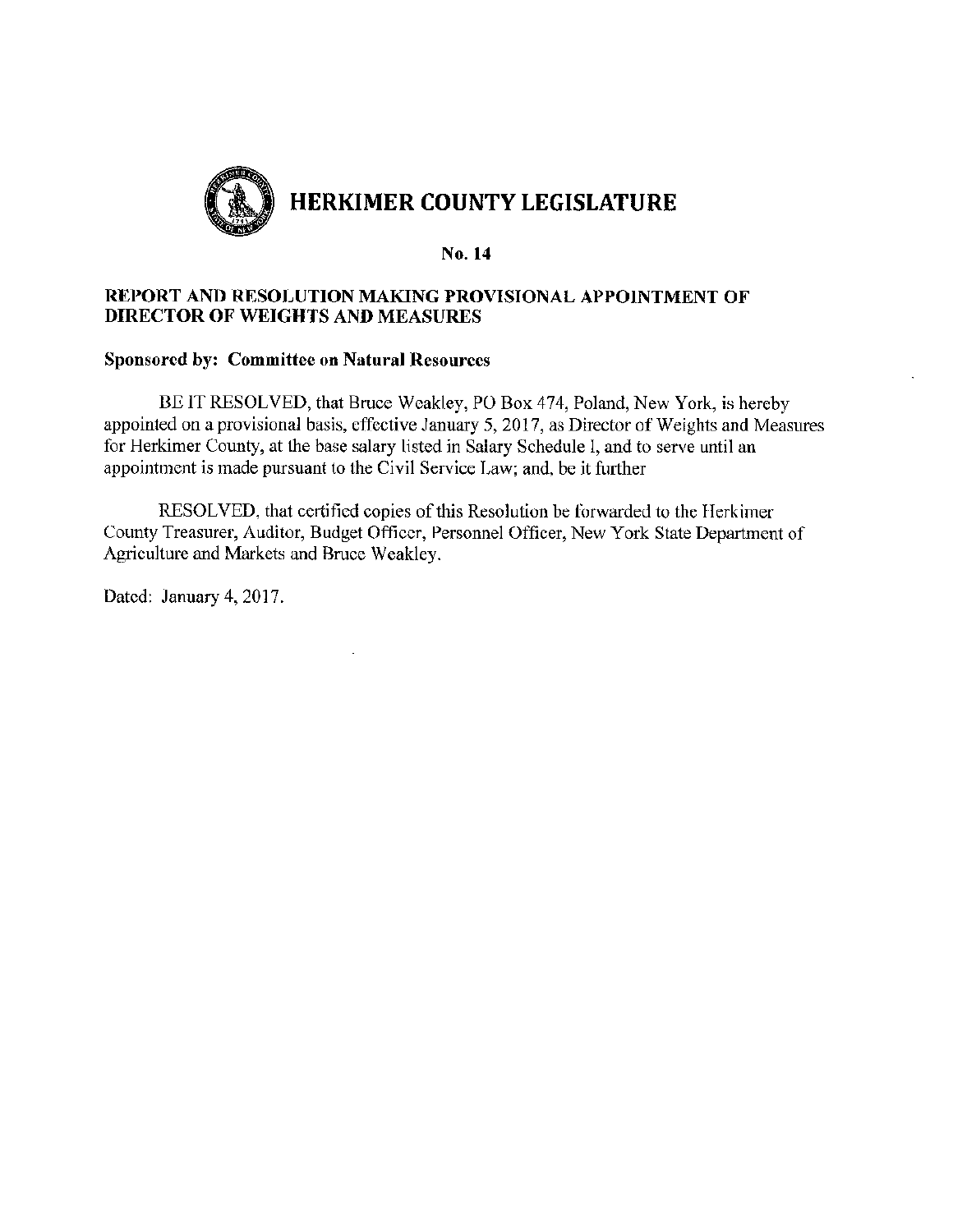

# RESOLUTION THAT THE TIMES TELEGRAM BE DESIGNATED THE OFFICIAL NEWSPAPER OF THE COUNTY OF HERKIMER FOR THE **YEAR 2017**

RESOLVED, that this Legislature names the Times Telegram, as the official newspaper of the County of Herkimer, and that that paper have published therein all legal notices, local laws and other matters required to be published.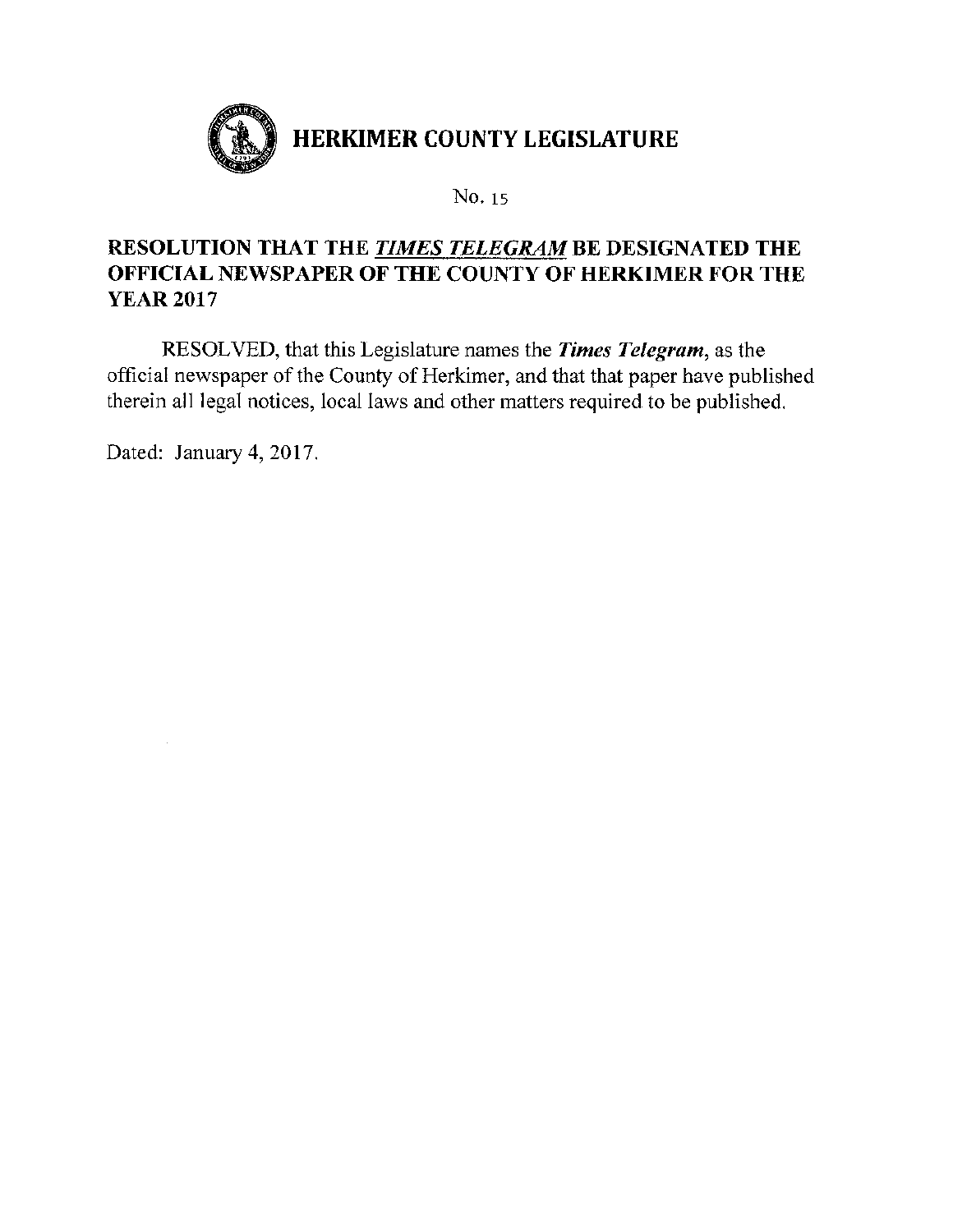

# **RESOLUTION RELATIVE TO REAPPOINTMENT OF MEMBER TO THE ONEIDA-**HERKIMER SOLID WASTE MANAGEMENT AUTHORITY

#### Sponsored by: Committee on County Planning and Development

RESOLVED, that James Franco, 105 Delaware Ave., Herkimer, New York, be and he hereby is, reappointed as a representative of Herkimer County on the Oneida-Herkimer Solid Waste Management Authority for a five year term to expire December 31, 2021; and, be it further

RESOLVED, that certified copies of this Resolution be forwarded to the Herkimer County Treasurer, Auditor, Budget Officer, Personnel Officer, the Oneida-Herkimer Solid Waste Management Authority and James Franco.

Dated: January 4, 2017.

÷,